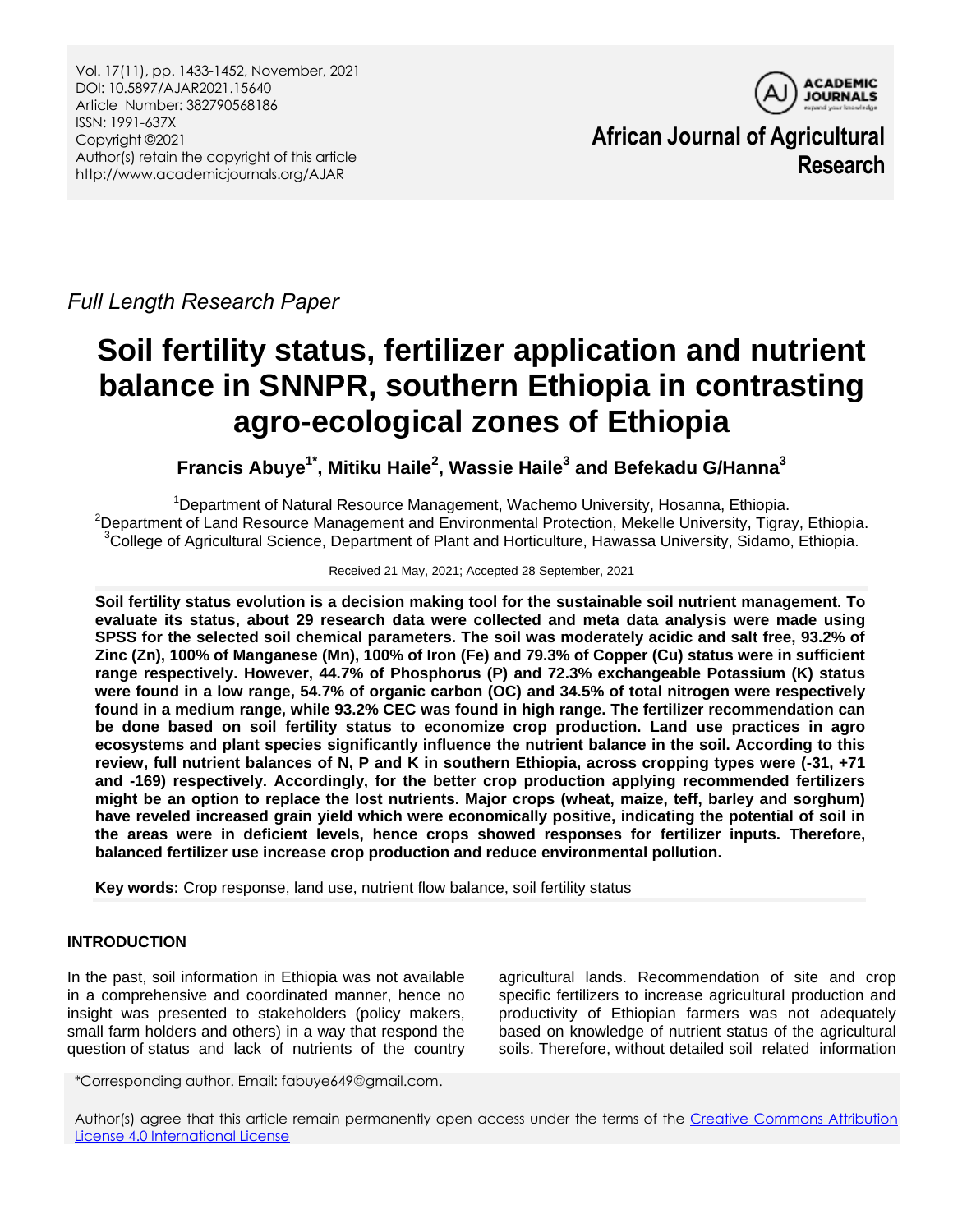at specific local level, sustainable crop production could not be achieved. Hence, prior to the recommending any soil management options, soil nutrient supply potential has to be assessed.

Soil characterization in relation to evaluation of fertility status of the soils of an area is an important aspect in the context of sustainable agricultural production (Singh and Mishra, 2012). Periodic assessment of important soil properties and their responses to changes in land management is necessary to apply appropriate soil fertility management techniques, and to improve and maintain fertility and productivity of soil (Negassa and Gebrekidan, 2003).

In case of soil fertility status, land use practices in agro ecosystems and plant species affect the storage of soil organic carbon (SOC) and nitrogen (N). Soil organic matter (SOM) represents a large, dynamic and complex terrestrial reservoir of carbon(C) in the form of organic compounds derived from plant, animal or microbial biomass (Baldock 2009). The rates of C release from the soil vary with land use type, climate and the soil matrix. Several studies have shown that significant amounts of C were lost from the soil as carbon dioxide  $(CO<sub>2</sub>)$  when forests were converted to agriculture (FAO, 2001) as a result of the release of physically protected soil C (Denef et al. 2007). Despite this loss, agriculture is inevitably required to enhance food security in the developing countries which are threatened by food shortages (FAO 1996).

Thus, identification of soil fertility status in different landscapes is important to draw out information for current and future uses for better crop production. In Ethiopia, the major soil fertility issues are understood only at the higher level with limited information. The widespread blanket fertilizer recommendation rate throughout the country is one indicator of the existence of little information about the fertility status of soils (EthioSIS 2014).

Even, limited studies on fertility status of soils and fertilizer recommendation have been implemented in SNNPR, southern Ethiopia; there is no comprehensive review to document it. In this review some research studies and gap were addressed specially, on fertility status of soils, fertilizer recommendation and crop response in SNNPR, southern Ethiopia.

Therefore, the overall objective of this review is to better understand the fertility status of soils nutrient balance and fertilizer application in SNNPR, southern Ethiopia.

# **Objectives**

# *General objective*

To review and better understand fertility status of soil nutrients, nutrient balance and fertilizer application in SNNPR, southern Ethiopia.

# *Specific objectives*

1) To review and synthesize meta data analysis on fertility status of soil nutrients and soil variability and in SNNPR, southern Ethiopia across contrasting agroecological zones.

2) To review nutrient flow and balances in SNNPR, southern Ethiopia across cropping type.

3) To review crop response to fertilizer application and its trend in SNNPR, southern Ethiopia.

#### **MATERIALS AND METHODS**

Literature searches were conducted through the Web of Science (apps.webofknowledge.com), Google Scholar (scholar.google.com), AGRIS (agris.fao.org), Research Gate (https://www.researchgate.net), and the Ethiopian Society of Soil Science [\(www.esss.org.et\)](http://www.esss.org.et/). Literatures data were collected from published literatures, using "Fertility Status of Soils and Fertilizer Application in SNNPR, Southern Ethiopia in Contrasting Agro-Ecological Zones of Ethiopia" as key words. Several papers were read and data collected, especially focusing reports on "Fertility Status of Soils, nutrient flow and balances in the soil across cropping types, fertilizer trends and crop responses in SNNPR, Southern Ethiopia in Contrasting Agro-Ecological Zones of Ethiopia". To develop this paper, articles were collected and grouped with respect to research objectives. The information collected from the published literatures was organized into Excel. SPSS software was used to performed meta-analysis and graphical presentation.

#### **RESULT AND DISCUSSION**

#### **Geographical and socioeconomic description of SNNPR, southern Ethiopia**

The Southern Nations, Nationalities and Peoples' Region (SNNPR) is one of the nine regional states of Ethiopia located in the south and south-western part. Geographically it is situated between the coordinates of 4° 27' and 8° 30'N and 34° 21' and 39° 11' E with altitude ranging from 376 to 4207 ma.s.l and with mean annual temperature ranging from 15 to 30°C (BoSP 2004). It covers approximately a total area of 110931.9  $km<sup>2</sup>$ divided into 14 administrative zones and 136 districts. It has very diverse agro-ecology classified as lowlands, mid and highlands covering 57.4, 34 and 8.6% respectively. SNNPR has 13 major and 19 sub-agro-ecological zones (CSA, 2000; Tafesse, 1996; Amare, 1978). Rainfall pattern of the region is bimodal with small rain in dry season and high rainfall in main rain season with mean annual rainfall ranging between 400 mm in the extreme south of *Debub Omo* zone and over 2200 mm in the west in Sheka and Kaffa zones. SNNPR has a total population of 15.04 million of which 89.72% of the people are living in rural areas and 10.28% are urban dwellers (CSA, 2000; Tafesse, 1996).

The population density ranges from 4 to 900 persons per square kilometer. The average land holding size of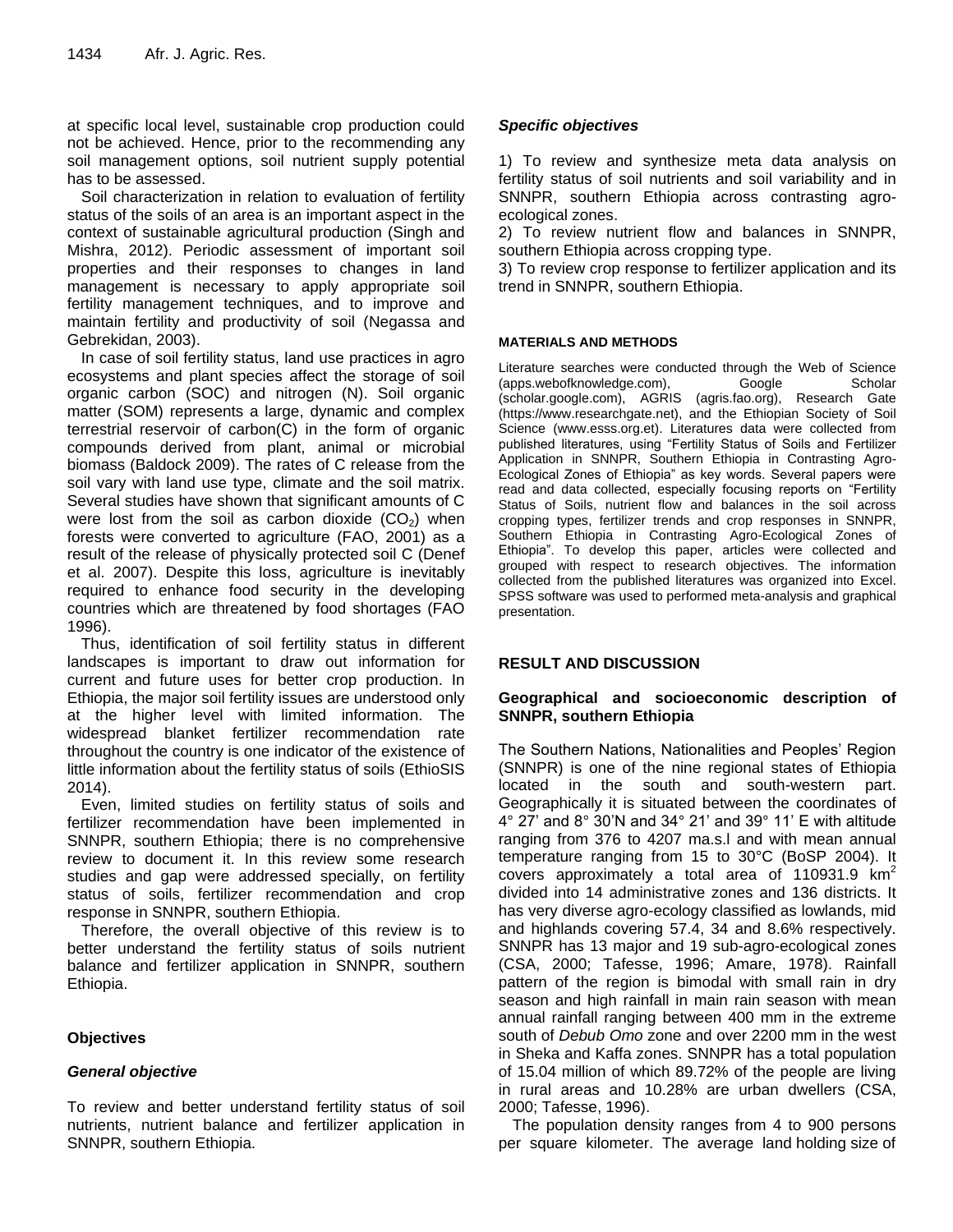the region is estimated to be 0.75 ha which lies below the national average (1.2 ha) (CSA, 2010). The region has typical ethnical cultural diversity comprising more than 56 distinct nationalities living in different agro-ecology, all having their own culture, farming system (such as, mixed agriculture, agroforesty and intensive cropping, intercropping and enset and coffee based land use types) that are commonly known in the area, and they have indigenous knowledge of managing natural resources (CSA, 2010; FAO, 2001; BoSP, 2004).

#### **Causes of soil fertility decline in SNNPR, southern Ethiopia**

Soil erosion is described as the process of loss of nutrient rich clay and organic matter in rain drop splash, impoverishing the upper top soil and while subsequent erosion peels off the upper soil layers (Miller and Donahue, 1997). In Ethiopia, due to surface topographic condition of most arable lands which concentrates in the highland, the problem of soil erosion is a serious one. In this condition, Ethiopia losses of top soil is about 137 ton per hectare per year (Okigbo, 1986). Loss of macronutrients such as N, P and K in Ethiopia were 122, 13 and 82 kg per hectare per year (Hurni and Bruno, 1990). Even if potentially rich land resources are available in the southern Ethiopia, crop productivity has remained below optimum due to soil erosion, acidity and nutrient depletion, lack of soil fertility replenishment, nutrient mining and lack of balanced fertilization (Amare et al., 2005; Hurni and Bruno, 1990; Tilahun, 2007; Abay et al., 2011; Wassie and Shiferaw, 2011; Bekalu and Mamo, 2016; Awdenegest and Nicholas, 2008; Taye, 2007). Most scholars such Haileslassie et al. (2005), Tilahun (2007) and Wassie and Shiferaw (2011) mentioned that crop yield is directly proportional to nutrient content in the soils.

A study made by Genene and Wagayehu (2010) at Bilate watershed, Southern Ethiopia reported that a higher number of farmers, that is, 84 and 85% of the cases perceived the presence of land degradation and soil erosion in their farm fields respectively. In the highland parts of southern Ethiopia, there is low soil fertility mainly caused by soil erosion (Waga et al., 2007; Smaling et al., 1996; Elias, 2000; Haileslassie et al., 2005). Similarly, according to Waga et al. (2007), erosion is the major cause of soil degradation in SNNPR, southern Ethiopia. Loss of macronutrients such as N, P and K in SNNPR were 64.3, 13 and 48.2 kg per hectare per year (Waga et al., 2007; Smaling et al., 1996; Abay et al., 2011; Haileslassie et al., 2005). In addition to soil erosion by water, soil macronutrient N, P, K depletion was carried out by crop harvest, residual removal, leaching and denitrification (Waga et al., 2007; Smaling the negative nutrient balances emphasizing the need for improved soil and water conservation measures at farm

level and at catchment level. Soil fertility is declining particularly in densely populated and hilly country parts in case of southern Ethiopia (Sanchez et al., 2000; Haileslassie et al., 2005; Wassie and Shiferaw, 2011).

#### **Fertility status of soil nutrients and soil variation across different locations in SNNPR, Ethiopia**

In Ethiopia, agriculture is the mainstay of the majority of the population and major driver of the national economy. Agricultural production has been highly dependent on natural resources for centuries (Amsalu et al., 2007). However, increased human population and other factors have degraded the natural resources in the country, thus seriously threatening sustainable agriculture and food security (Tsegaye and Bekele, 2010). Continuous cropping and inadequate replacement of nutrients removed in harvested materials or lost through erosion and leaching has been the major causes of soil fertility decline (Matson and Naylor, 1998). This is particularly evident in the intensively cultivated areas, traditionally called high-potential areas that are mainly concentrated in the highlands of Ethiopia.

Soil nutrient depletion in smallholder farming systems is recognized as a causal force leading to food insecurity and rural poverty in Sub-Saharan Africa (SSA) (FAO, 2001). In Ethiopia, the depletion rate of macronutrients: 122 kg N per hectare per year, 13 kg P per hectare per year and 82 kg K per hectare per year, was estimated to be high (Haileslassie et al., 2005). Decline in soil fertility has also been stressed to be the fundamental obstacle to agricultural development and the major reason for the slow growth in food production in Ethiopia (Asfaw et al., 1997). Blanket recommendation of fertilizer and loss of nutrients by different factors such as soil erosion, plant uptake, removal of residual and land degradation are serious problem in case of SNNP, southern Ethiopia (Wondwosen and Sheleme, 2011; Tilahun, 2007)*.* To alleviate such problem, there are good reasons to begin with EthioSIS, to recommend fertilizer in site specific manner that might help to recover loss of nutrients in the soil.

The findings indicated that different soil fertility management is very essential to enhance crop productivity. This is because different soil types exhibit varying characteristics due to differences in micromorphological, morphological, physical, chemical and mineralogical properties. Variations in soil forming factors and processes operating on different parent materials, under different climatic, topographic, and biological conditions over varying periods would cause these variations. Therefore, their nutrient potential of soils also directly related to the pedogenic processes and other human management practices both negatively and positively. In this section the review highlighted both nutrient status of soils based on their potential across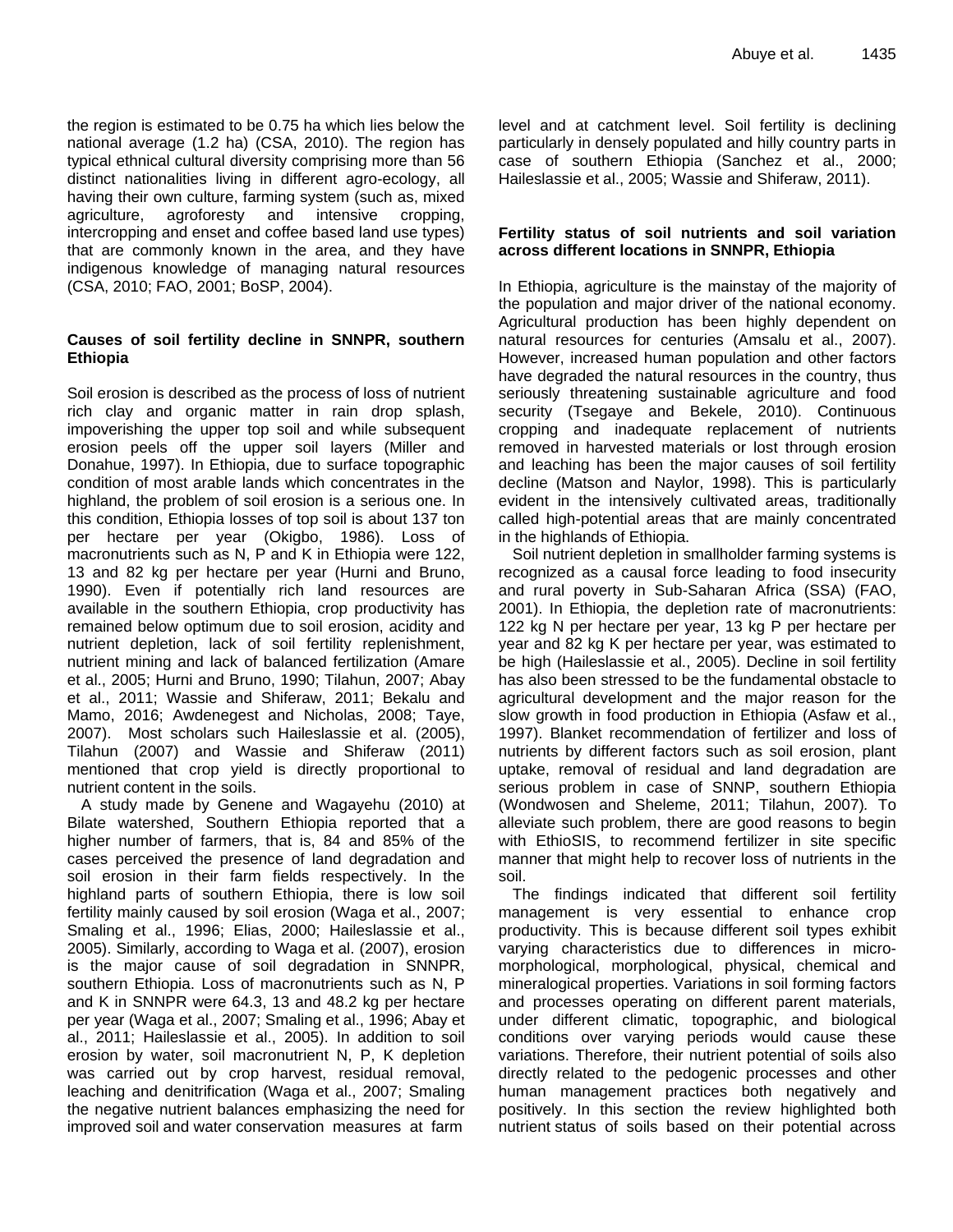land use types and the different values for the various soil fertility parameters critical levels which were rated by the EthioSIS (EthioSIS, 2014) as shown in Tables 1 and 2, Annex 1).

Based on analyzed meta data (Annex 1) the geographical distribution of the soil types was determined with the aid of land systems, area with specific and unique geomorphic and geological characteristics. In the data collected from 29 research studies in SNNPR, southern Ethiopia, 16 different soil units were distinguished (Annex 1) as the most dominant soil units, viz: (Chromic Luvisols, 37.8% coverage), (Haplic Luvisols, 10.3% coverage), (Andic Lixisol (Humic), 3.4% coverage), (Calcisols Luvisols, 3.4% coverage), (Calcisols (Siltic), 3.4% coverage), (Orthoeutric Nitisol, 3.4% coverage, (Nitic Luvisols, 3.4% coverage), (Mesotrophic vertisols, 3.4% coverage), (Mesotric vertisols, 3.4% coverage), (Luvisosls, 6.8% coverage), (Hypereutric vertisols, 3.4% coverage), (Haplic Calcisols (Humic), 3.4% coverage), (Hapilic Lixisols (Siltic), 3.4% coverage), (Eutric Nitosols, 3.4% coverage), (Chromic Rohdic Luvisols, 3.4% coverage), (Hypereutric vertisol, 3.4% coverage, (Chromic Cambisols, 3.4% coverage), (Orthoeutric Nitisol, 3.4% coverage), (Calcisols Luvisols calcisols (Siltic, 3.4% coverage) which are soil units covering almost the study areas.

According to meta-data analysis, mixed agriculture and agroforesty is the mostly dominant land use type in the study areas which accounts for about 65.5%, intensive cultivation 34.3% (Annex 1), and agro-ecology of the study are mostly under sub-moist tepid which accounts for about 65.4%, moist-cool and sub-humid cold (3.4%), moist tepid to sub-humid-cold (3.4%), moist–cool (10.3%) and sub-moist tepid to moist-cool (17.2%). Geologically, areas were dominated along with rocks, such as Rhyolites, Trachytes which accounts for 61.9%, rhyolites and tracytic tuffs, Volcanic (Basalts and tuffs) 31% and Ignimbrite 6.8%.

# *pH and EC*

It was observed that soil pH varied from 4.48 to 8.24 with a mean 5.9. According to classification of soil reaction suggested by Brady (1985) (Tables 1 and 2, Annex 2), meta analyzed data from different scholars finding (41%) were moderately acidic  $(5.6 - 6.5)$ , 37.4% were strongly acidic (<5.5), 10.3% were neutral (6.6-7.3) and 10.3% were moderately alkaline (7.9-8.24). The neutral to alkaline pH may be attributed to the reaction of applied fertilizer material with soil colloids, which resulted in the reaction of basic cation on the exchangeable complex of the soil (Singh and Mishra, 2012). The electrical conductivity varied from 0.101 to 0.75 dS/cm, with a mean value of 0.07. On the basis of limits suggested by Muhr et al. (1963) for judging, all data were found in normal range/salt free. Due to high precipitation (1500

mm) and less evaporation demand, the salt accumulation is not prevalent in this region, which is suitable for crop growth.

# *Nitrogen (N)*

Available nitrogen status varied from 0.11 to 2.83% with an average value of 0.28%. On the basis of the ratings suggested by Subbiah and Asija (1956), 13% of the data were found to be very low and 38.3% of the data were found to be low, 34.55 of the data were found to be optimum and high and very high total account for about 13.7%. Low nitrogen status in the soils could be due to low amount of organic carbon in the soil. Since most of the soil nitrogen is found in organic form, low nitrogen has been associated with loss of soil organic matter (Solomon et al., 2002; Gelaw et al., 2014).

# *Phosphorus (P)*

The available phosphorus content varied from 11.2 to 41 ppm with an average of 24.10 ppm on the basis of the limits suggested to Muhr et al. (1963); most of the finding data (27.5%) were low in available phosphorus status and 44.7% of the data were found to be low and the remaining 27.3% were under medium category (Table 2, Annex 2). This indicates that presence of organic matter increases the availability of phosphorus in soil and fixation with Fe and Al. According to Singh and Mishra, 2012 (2012), about 50% of phosphorus is found in organic form and decomposition of organic matter produces humus which forms complex with Al and Fe and protected with P fixation. Similarly, according to Beygi and Jalali (2019), Agegnehu and Sommer (2006), highly weathered soils with pH less than 5.5, results in nutrient deficiencies and toxicities. In such soils, phosphate is unavailable to plant roots because of fixation unless it is applied in large amounts (Abay and Tesfaye, 2011; Elias et al., 1998).

# *Organic carbon (OC) and Cation Exchange Capacity (CEC)*

Values of soil OC are also low to medium, for instance, 54.7% of the data were found to be in medium/optimum range, 34% were found in low range, while the remaining 13.7% were under very low range (Table 2). Organic carbon (OC) varied from 0.26 to 4.1% with an average value of 2.55% (Table 2, Annex 2). Such low values are the consequences of the severe soil erosion, limited inputs, and overgrazing which results in a low vegetation cover (Nyssen et al., 2004; Elias, 2000).

Cation Exchange Capacity (CEC) is almost high which account for about 93.2% and rarely very high (3.4%).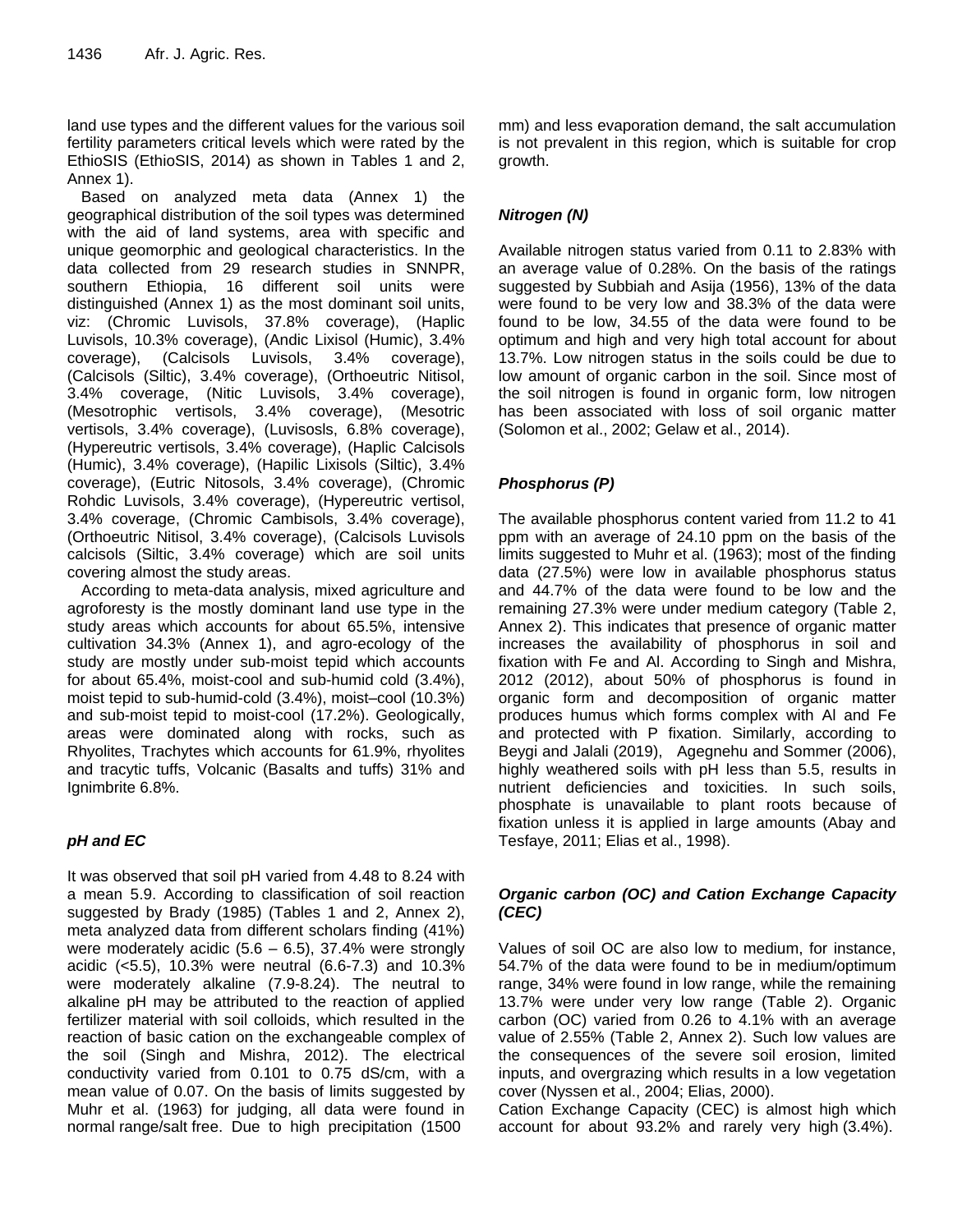| Soil parameter      | <b>Status</b>                   | <b>Critical level</b>      | <b>Citation</b>                   |
|---------------------|---------------------------------|----------------------------|-----------------------------------|
|                     | Strongly acidic                 | < 5.5                      |                                   |
|                     | Moderately acidic               | $5.6 - 6.5$                |                                   |
| Soil pH (water)     | Neutral                         | $6.6 - 7.3$                | Ethiosis Team Analysis (2014) and |
|                     | Moderately alkaline             | $7.3 - 8.4$                | Brady (1985)                      |
|                     | Strongly alkaline               | >8.4                       |                                   |
|                     | Salt free                       | $2$                        |                                   |
|                     | Very slightly saline            | $2 - 4$                    |                                   |
| EC (mS/cm or ds/m)  | Slightly saline                 | $4 - 8$                    | Ethiosis Team Analysis (2014) and |
|                     | Moderately saline               | $8 - 16$                   | Muhr et al. (1963)                |
|                     | Strongly saline                 | $>16$                      |                                   |
|                     | Very low                        | < 0.15                     |                                   |
|                     | Low                             | $0.15 - 0.3$               |                                   |
| Nitrogen (%)        | Optimum                         | $0.3 - 0.55$               | Ethiosis Team Analysis<br>(2014), |
|                     | High                            | $0.55 - 1.05$              | Subbiah and Asija (1956)          |
|                     | Very High                       | >1.05                      |                                   |
|                     | Low                             | < 2%                       |                                   |
| OC%                 | Medium                          | 2-10%                      | Landon (1984) and Ethiosis Team   |
|                     | High                            | >10%                       | Analysis (2014)                   |
|                     | Deficient                       | $-0.6$                     |                                   |
|                     | Marginal                        | $0.6 - 1.2$                | Kirmani et al. (2011), Takkar and |
| Zn (mg/ka or ppm)   | Sufficient I                    | $1.2 - 2.4$                | Man (1975) and Tahere et al.      |
|                     | Sufficient II                   | >2.4                       | (2005)                            |
|                     | Deficient                       |                            |                                   |
| Cu (mg/ka or ppm)   |                                 | <0.2                       |                                   |
|                     | Marginal<br>Sufficient I        | $0.2 - 0.4$                | Lindsay and Novell (1978) and     |
|                     |                                 | $0.4 - 0.8$                | Kirmani et al. (2011)             |
|                     | Sufficient II<br>Sufficient III | $0.8 - 1.6$<br>$1.6 - 3.2$ |                                   |
|                     |                                 |                            |                                   |
|                     | Very low                        | <0.2                       |                                   |
|                     | Low                             | $2.0 - 3.0$                |                                   |
| Organic matter (%)  | Optimum                         | $3.0 - 7.0$<br>$7.0 - 8.0$ | Ethiosis Team Analysis (2014)     |
|                     | High<br>Very high               | >8.0                       |                                   |
|                     |                                 |                            |                                   |
|                     | Very low                        | $0 - 15$<br>15-30          |                                   |
|                     | Low                             |                            | Ethiosis Team Analysis (2014),    |
| Available P (mg/kg) | Optimum                         | 30-80                      | Muhr et al. (1963).               |
|                     | High                            | 80-150<br>>150             |                                   |
|                     | Very high                       |                            |                                   |
|                     | Very low                        | < 0.90                     |                                   |
| Exchangeable<br>Κ   | Low                             | $0.90 - 19$                |                                   |
| (Cmolc/kg)          | Optimum                         | 19-60<br>60-90             | Ethiosis Team Analysis (2014)     |
|                     | High                            |                            |                                   |
|                     | Very high                       | > 90                       |                                   |
|                     | Indicate soil infertility       | <4                         |                                   |
|                     | Minimum value                   | $5 - 15$                   |                                   |
| CEC (me/100 soil g) | Opt.                            | $15 - 25$                  | Landon (1984)                     |
|                     | High                            | 25-40                      |                                   |
|                     | Very high                       | >40                        |                                   |
|                     | Deficient                       | < 4.5                      |                                   |
| Fe (mg/ka or ppm)   | Marginal                        | $4.5 - 9$                  | Lindsay and Novell (1978)         |
|                     | Sufficient I                    | $9 - 18$                   |                                   |

**Table 1.** Critical levels used for classifying soil fertility parameters analysis result.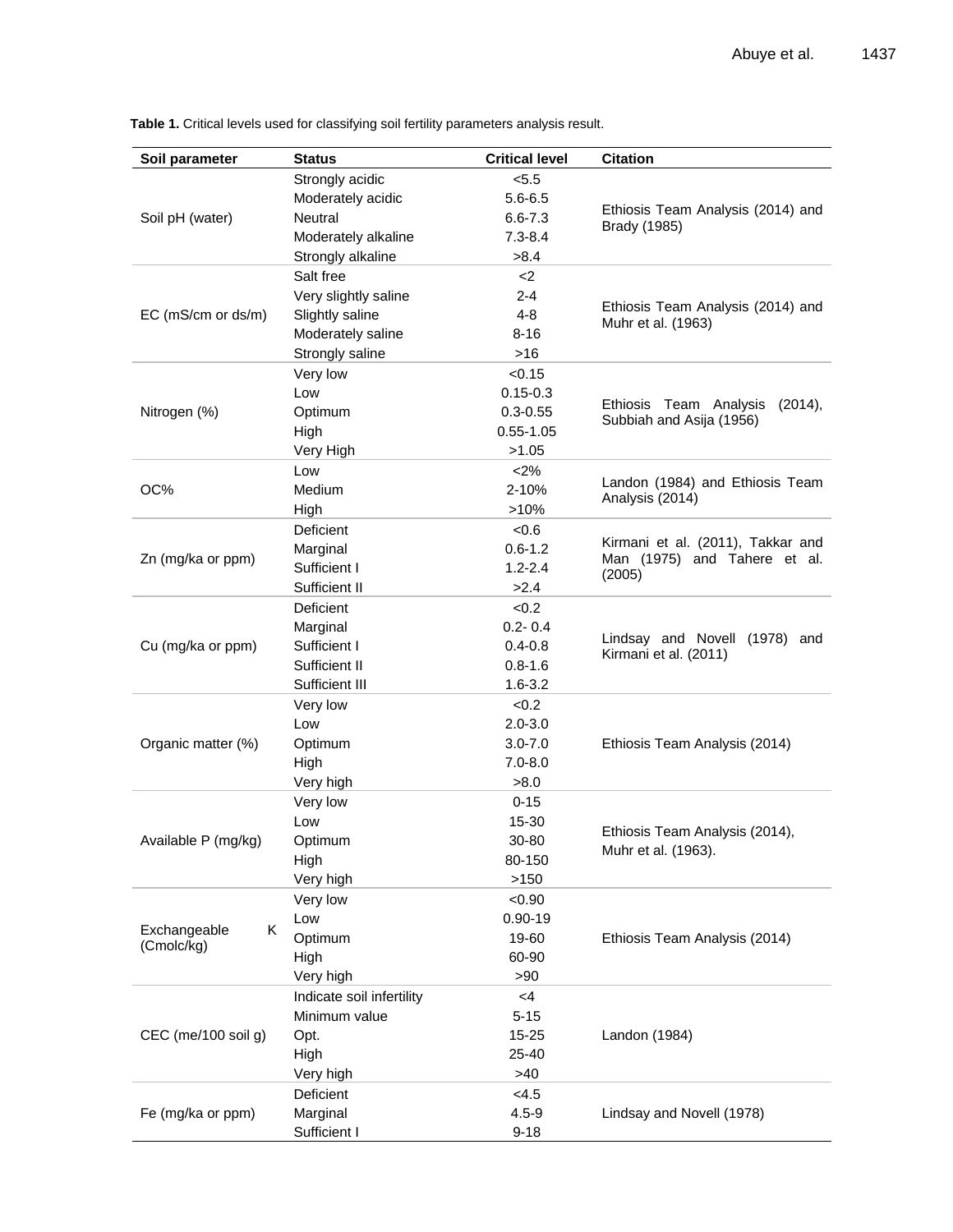**Table 1.** Contd.

| Sufficient II  | 18-27       |                           |
|----------------|-------------|---------------------------|
| Sufficient III | >27         |                           |
| Deficient      | 2.5         |                           |
| Marginal       | $2.5 - 3.5$ | Lindsay and Novell (1978) |
| Sufficient I   | $3.5 - 7$   |                           |
| Sufficient II  | >7          |                           |
|                |             |                           |

**Table 2.** Criteria for assessment of soil chemical characteristics (n=29).

|                                 |               |       |                 |                |                     | <b>Critical levels</b>   |                       |                  |
|---------------------------------|---------------|-------|-----------------|----------------|---------------------|--------------------------|-----------------------|------------------|
| <b>Parameter</b>                | Range         | Mean  | Very low %      | Low %          |                     | Medium %                 | High%                 | Very high %      |
| pH (=29)                        | 4.48-8.24     | 5.9   | 37.4            | 41             | 10.3                |                          | 10.3                  |                  |
| $EC (=29)$                      | $0.01 - 0.75$ | 0.07  | 100             | $\blacksquare$ |                     | $\overline{\phantom{a}}$ | ٠                     | $\blacksquare$   |
|                                 |               |       |                 |                |                     |                          |                       |                  |
| <b>Available macronutrients</b> |               |       |                 |                |                     |                          |                       |                  |
| $N (=29)$                       | $0.11 - 2.83$ | 0.28  | 13.5            | 38.3           |                     | 34.5                     | 10.3                  | 3.4              |
| $P (=29)$                       | $11.2 - 41$   | 24.10 | 27.5            | 44.7           |                     | 27.3                     | $\blacksquare$        | ۰                |
| $K (=29)$                       | $0.34 - 2.3$  | 0.93  | 27.6            | 72.3           | -                   |                          | $\blacksquare$        |                  |
| $OC (=29)$                      | $0.26 - 4.1$  | 2.55  | 13.7            | 34             | 54.7                |                          |                       |                  |
| $CEC (=29)$                     | 24.8          | 33.8  | ٠               |                | 3.4                 |                          | 93.2                  | 3.4              |
|                                 |               |       |                 |                |                     |                          |                       |                  |
| <b>Available micronutrients</b> |               |       |                 |                |                     |                          |                       |                  |
|                                 |               |       | <b>Marginal</b> |                | <b>Sufficient I</b> | <b>Sufficient II</b>     | <b>Sufficient III</b> | <b>Deficient</b> |
| Fe $(=29)$                      | 27.1-109.7    | 72.24 |                 |                |                     | 6.8<br>83.2<br>10        |                       |                  |
| $Zn (=29)$                      | $0.71 - 29.2$ | 14.17 | 6.8             |                |                     | 3.4                      | 89.8                  | $\blacksquare$   |
| Mn (=29)                        | 32-83.5       | 64.7  |                 |                | 6.9<br>10.2         |                          | 82.9                  |                  |
| Cu (=29)                        | $0.16 - 3.44$ | 1.38  |                 |                |                     | 27.6<br>44.8             |                       | 20.7             |

Sources: Wassie and Shiferaw (2011), Alemu et al. (2016), Abay et al. (2015), Kirmani et al. (2011), Geology Survey Ethiopia (2005), BWFED (2011), CASCAPE (2014) in SNNPR; Wondwosen and Sheleme (2011), EthioSIS (2014) and CSA (2000).

CEC varied from 24.8 to 47.5% with an average value of 33.8% (Table 2, Annex 2). Basically, CEC of soil is determined by the relative amounts and/or type of the two main colloidal substances; humus and clay. Organic matter particularly plays important role in exchange process because it provides more negatively charged surfaces than clay particles do. On the other hand, the decrease in CEC with pH can be attributed to a decline in CEC values as pH-dependent charge (Johnson, 2002).

#### *Zinc (Zn) and Copper (Cu)*

Available zinc varied from 0.71 to 29.2 ppm with the mean value of 14.17 (Tables 1 and 2, Annex 2). 89.8% was found in sufficient III range, by considering 1.2 to 2.4 as the critical limits of zinc suggested by Takkar and Man (1975). Analyzed data from the researches collected in Table 3, showed that 6.8 and 3.4% of data were found in marginal and sufficient I range respectively (Table 2,

Annex 2). Available copper content ranged from 0.16 to 3.44 ppm with mean value of 1.38 ppm (Table 2). 20.7% were found in deficient range, 44.8% were in sufficient II range, 27.6% of data were found to be sufficient I and 6.9% of data were found to be Sufficient III based on limiting critical levels of Lindsay and Norvell (1978) (Table 1).

#### *Iron (Fe) and Manganese (Mn)*

Available Fe content in the soil ranged from 27.1-109.7 ppm with mean value of 72.24 ppm (Table 2). 10% were found in sufficient I, 6.8% were found sufficient II range and the remaining 83.2% of the soils has sufficient III amount of available Fe considering 9-27 ppm as a critical limit suggested by Lindsay and Norvell (1978) (Tables 1 and 2, Annex 2).

Available Mn in the meta data varied from 32-83.5 ppm mean value of 64.7 ppm. Considering <2.5 ppm as a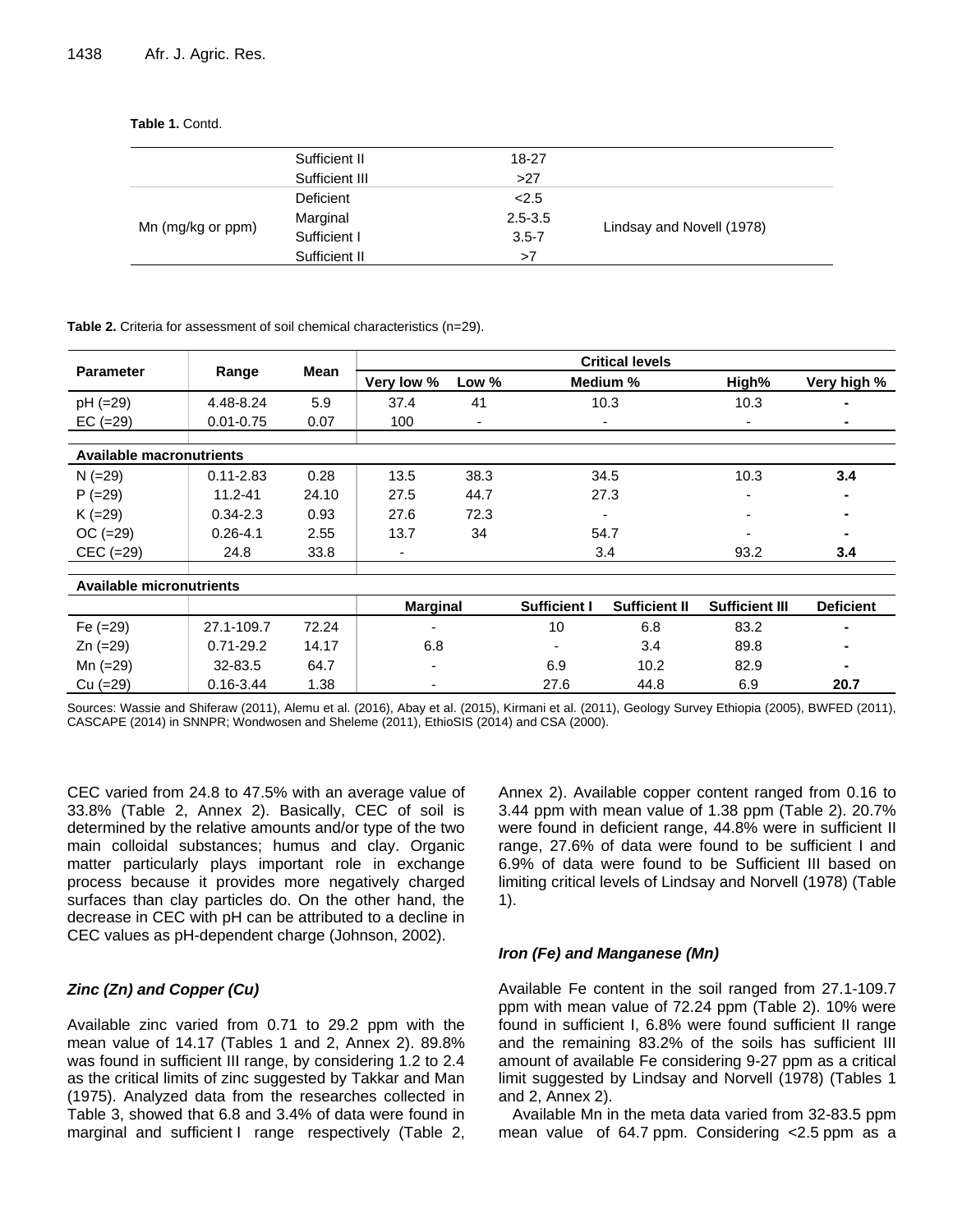|                 | IN <sub>1</sub> |      |     | IN <sub>2</sub> |      |      |     | IN <sub>3</sub> |      | IN4 |     |     |     |
|-----------------|-----------------|------|-----|-----------------|------|------|-----|-----------------|------|-----|-----|-----|-----|
| Crop group      | N               | Р    |     | N               | P    | Κ    | N   | P               |      | N   | N   | Р   | ĸ   |
| Cereals         | 7.1             | 10.7 | 0.0 | 9.0             | 1.0  | 8.0  | 0.7 | 0.16            | 0.62 | 0.1 | 0.0 | 0.0 | 0.0 |
| Oil crops       | 0.3             | 0.79 | 0.0 | 1.0             | 0.2  | 6.0  | 0.7 | 0.16            | 0.62 | 0.3 | 0.0 | 0.0 | 0.0 |
| <b>Pulses</b>   | 0.9             | 1.1  | 0.0 | 3.0             | 0.3  | 9.0  | 0.9 | 0.16            | 0.62 | 3.0 | 0.0 | 0.0 | 0.0 |
| Vegetables      | 0.0             | 0.01 | 0.0 | 22              | 6.6  | 26.0 | 1.0 | 0.16            | 0.62 | 0.6 | 0.1 | 0.1 | 0.0 |
| Permanent crops | 0.0             | 0.0  | 0.0 | 38              | 9.8  | 36.0 | 1.7 | 0.16            | 0.62 | 1.0 | 0.1 | 0.1 | 0.1 |
| Total           | 8.3             | 12.6 | -   | 73.0            | 17.9 | 85.0 | 5.0 | 0.8             | 3.1  | 5.0 | 0.2 | 0.2 | 0.1 |

**Table 3.** Nutrient inputs under different cropping system in SNNPR, southern Ethiopian small holders' mixed farming.

Inflows: IN1: Mineral fertilizer; IN2: organic inputs; IN3: atmospheric deposition; IN4: nitrogen fixation; IN4a: symbiotic N fixation; IN4b: nonsymbiotic N fixation; IN5: sedimentation; IN5a: irrigation; IN5b: sediments deposition.

Sources: Haileslassie et al. (2005); Elias (2000); Tilahun et al. (2001); Tsegaye (2001).

critical limit for Mn deficiency (Lindsay and Norvell, 1978), 82.9%, 10.2% and 6.9% were found in sufficient III, II, and I ranges respectively (Table 2). The variations observed in available micronutrient among different soils might be the result of variable intensity of different pedogenic processes taking place during soil development. Decomposition of organic material release micronutrient and also reduces pH locally which assists in mineral solubility. Further availability of metal ions (Zn, Cu, Fe and Mn) increases as the organic matter provides chelating agent for complexation of these micronutrients. This is similar to that of Wondwosen and Sheleme (2011), in their study conducted in southern Ethiopia, and stated that Fe, Mn, Zn, B and Mo were sufficient to support good plant growth.

Based on Meta data analysis, there is wide spatial variation in soil pH, EC and macronutrient status and micronutrients across different landuse in parts of SNNPR, southern Ethiopia. All the variables studied by different scholars showed spatial dependence of the variation at different scales along with landscape. These observed variations enhance different soil fertility management based on their nutrients potential.

Most of the important soil quality indicators such as OC, soil pH, N, available P, exchangeable K, CEC and available micronutrients were influenced by the different landscape positions, particularly at the surface layer. This might be due to a continuous intensive cultivation without appropriate soil management practices which has contributed to the degradation of the important soil quality indicators. Therefore, reducing intensive cultivation and use of appropriate chemical inputs/fertilizers could replenish the degraded soil quality parameters for sustainable productivity.

#### **Nutrient flow and balances in SNNPR, across cropping type**

#### *Nutrient input across cropping systems*

In SNNPR, southern Ethiopian farmers use specific soil

fertility management strategies for different parts of their farms. They grow mainly permanent and vegetables crops near the homestead and others (cereals, pulses and oil crops) on more distant fields. Applications of manure and inorganic fertilizers reflect this differentiation Elias, 2000; Tilahun et al., 2001; Tsegaye, 2001; Abay and Tesfaye, 2011). Currently, DAP and urea is the only inorganic fertilizers applied by smallholders. Potassium application from inorganic fertilizer (IN1) is not reported in Ethiopia (N) application. Fertilizer trials conducted on major cereal crops (for N, P and K) also indicated that cereal crops were not responsive to K (FAO, 1991). However, the importance of long term K fertilization must not be overlooked, as leaching, erosion and depletion via crop harvest may deplete K stocks.

The input to permanent crops, vegetables, pulses and oil crops from IN1 is virtually absent, while cereals obtain about 7.1 kg N/ha/yr and 10.7 kg P/ha/yr (Table 3). Among cereals, teff (*Eragrostis tef* (Zucc) and wheat (*Triticum durum* and *Triticum aestivum* L.) receive more than 60% of inorganic fertilizer applied by smallholders in Ethiopia. Preference for teff and wheat production is partly related to profitability. Fertilizer use on those crops is more profitable than sorghum (*Sorghum bicolor*) or maize (*Zea mays*) which is mainly grown in areas with a high risk of drought. Stable and higher prices for teff and wheat may also encourage smallholders to use fertilizer (Demeke et al., 1998).

Permanent crops receive a high amount of nutrient inputs from organic fertilizer (IN2), which was estimated at 38 kg N/ha/yr, 9.8 kg P/ha/yr and 36 kg K/ha/yr. Enset or false banana (*Ensete ventricosum* L.) in the Southern Nation Nationalities Peoples Region (SNNPR) received the highest amount of IN2 per unit area. This was comparable with the results of (Tsegaye, 2001; Elias et al., 1998; Haileslassie et al., 2005) who reported that coffee (*Coffea arabica*) and false banana were major IN2 receivers in the Sidama zone of SNNPR. Application of IN2 to vegetables like potato (*Solanum tuberosum* L.) was also high (Table 3).

The proportion of N from N-fixation in crops ranges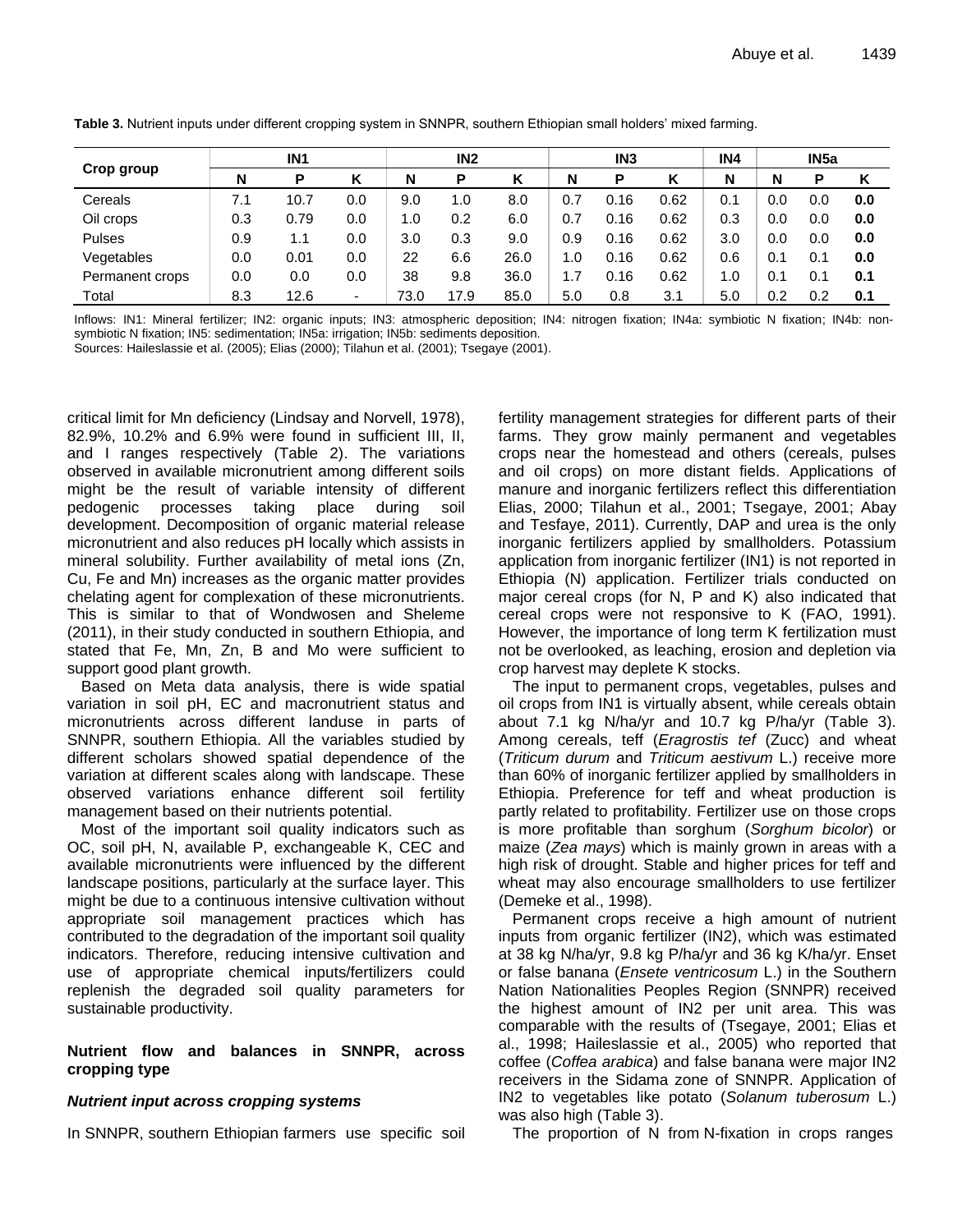|               |      | OUT1 <sup>a</sup> |      | <b>OUT2</b> |     |      |      | OUT <sub>3</sub> | OUT4 | OUT5-USLE <sup>b</sup> |      |      |  |
|---------------|------|-------------------|------|-------------|-----|------|------|------------------|------|------------------------|------|------|--|
| Crop group    | N    | P                 |      | N           | P   | κ    | N    | Κ                | N    | N                      | P    |      |  |
| Cereals       | 2.3  | 1.8               | 1.1  | 2.3         | 0.9 | 4.0  | 5.1  | 3.204            | 1.6  | 25.8                   | 4.9  | 17.9 |  |
| Oil crops     | 0.8  | 0.1               | 0.9  | 0.2         | 0.3 | 0.9  | 1.0  | 3.0              | 0.9  | 14.2                   | 3.9  | 13.0 |  |
| <b>Pulses</b> | 5.1  | 1.1               | 3.0  | 2.3         | 0.2 | 5.7  | 2.6  | 3.204            | 0.5  | 15.7                   | 3.0  | 11.7 |  |
| Vegetables    | 7.7  | 1.0               | 5.2  | 8.3         | 1.0 | 10.7 | 10.9 | 3.204            | 2.5  | 10.5                   | 0.5  | 4.8  |  |
| Permanent     | 4.5  | 0.9               | 3.3  | 12.4        | 1.2 | 30.6 | 12.1 | 3.204            | 6.3  | 3.10                   | 0.7  | 1.2  |  |
| Total         | 20.4 | 4.9               | 13.5 | 25.5        | 3.6 | 51.9 | 31.7 | 16.0             | 11.9 | 64.3                   | 13.0 | 48.2 |  |

**Table 4.** Nutrient outputs under different cropping systems in SNNPR, southern Ethiopian smallholders' mixed farming system.

Out flows: OUT1: Harvested products; OUT2: residues removed; OUT3: leaching losses; OUT4: gaseous losses; OUT5: erosion. Sources: Smaling et al. (1996), De Jager et al. (1998), Haileslassie et al. (2005), Elias (2000), Tilahun et al. (2001), Tsegaye (2001).

from zero, usually where environmental stresses is high and prevent nodulation, to 98% in crops growing in ideal conditions. Amounts of N fixed up to 450 kg/ha have been recorded in the tropics (Smithson and Giller, 2002).

In addition to soil fertility, intensity of crop cultivation, cropping pattern, livestock management system (open grazing, confined management) and differences in other competitive uses of manure (e.g. household energy) were the major cause of variation in the application of IN2 across the different states (Table 3). SNNPR regional states had remarkably higher amount of IN2 compared to the other regions. This can be accounted for by the large area of Enset crop (staple food in major parts of the region) that requires regular application of manure (Haileslassie et al., 2005; Elias, 2000; Tilahun et al., 2001; Tsegaye, 2001).

#### *Nutrient outputs across cropping systems*

The review here reveals that losses of soil nutrients occur in different cropping systems. For instance, OUT1 from pulses vegetable and permanent crops was somewhat higher (Table 4). Haileslassie et al. (2005) study showed that there were comparable trends for output via crop residues (OUT2). Permanent crops and vegetables had highest OUT2 compared to cereals and oil crops.

The magnitude of leaching depends mainly on climate, soil type and the quantity of dissolved or soluble nutrients present in the soil. As indicated in Table 4, permanent crops had the highest estimates of N leaching accounting for high amount of fertilizer (mainly IN2) under this system. However, in contrast to the annuals, permanent crops can extend their root systems deeper and capture materials moving beyond the plow layer. Some studies consider layer thickness or rooting depth to calculate such effects (e.g. FAO, 2001). Similar to leaching losses, denitrification was also higher under permanent and vegetable crops (Table 4). Based on the facts done by Haileslassie et al. (2005), nutrient losses via erosion in cereals, oil crops and pulses were high. Vegetable and permanent crops had the lowest value (Table 4). The difference across cropping system was mainly caused by the values of land cover factor (C).

Notably, in SNNPR with a high IN1 level, there was also observed a high OUT1. At regional level, the losses of N, P and K via harvested crops (OUT1) were estimated at 20.4, 4.9 and 13.5 kg/ha/yr respectively (Table 4). In SNNPR, southern Ethiopia intensive cultivation is as compared to other regions (Haileslassie et al., 2005; Elias, 2000; Tilahun et al., 2001; Tsegaye, 2001; Amede and Taboge, 2007). Nitrogen leaching is higher in SNNPR, because of higher IN1 and IN2. In Table 4, denitrification (OUT4) may be the least important cause of N loss with a magnitude of 11.9 kg/ha/yr, a value which is close to the result of Van den Bosch et al. (1998), Haileslassie et al. (2005) and Elias (2000).

#### *Nutrient balances as indicators of soil fertility decline*

Current debate is on whether nutrient balances can be useful sustainability indicators. The balance as such may not provide all the information (Shepherd and Soule, 1998). Nutrient stocks are also quite important, and are subject to continuous change as a result of natural and man-induced processes. Hence, a rich soil having high depletion differs markedly from a poor soil with low depletion. Smaling et al. (1996) developed the following simple classification to partition production systems on the basis of nutrient balances and stocks:

- Sum of inputs > sum of outputs
- Sum of inputs = sum of outputs
- Sum of inputs < sum of outputs, and:

- With high nutrient stocks and availability (soil fertility decline may not be noticed)

- With unbalanced nutrient stocks and availability (unfavorable (N/P/K ratios).

- With low nutrient stocks and availability (soil fertility decline is noticed).

As of now, many regions in Ethiopia agro ecosystems are in Class III a, b and c. Soil nutrient stocks in all regional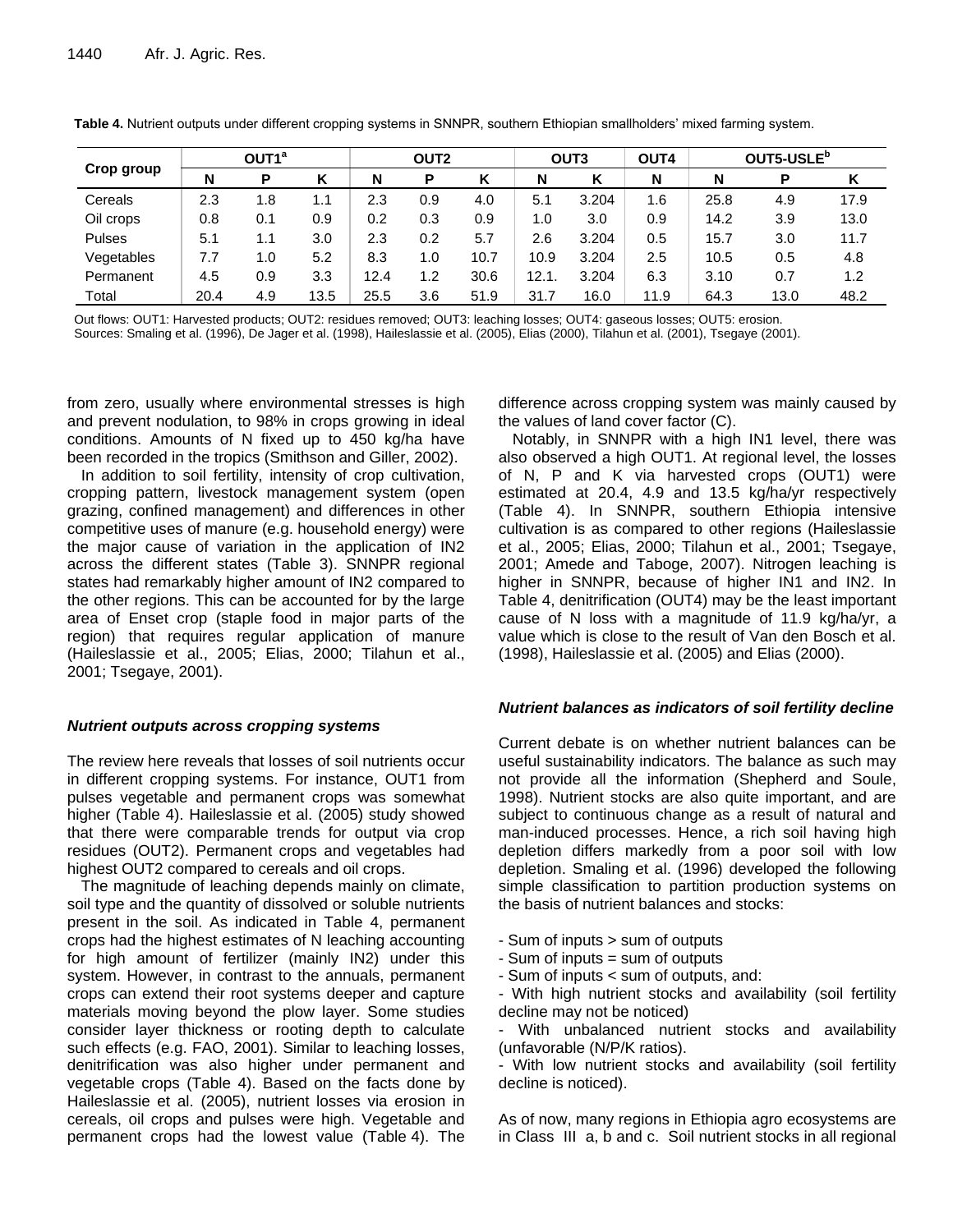| Crop group      |       | IN1+IN2+IN3+IN4+IN5-USLE |       |      | OUT1+OUT2+OUT3+OUT4+OUT5-USLE | <b>Balances (USLE)</b> |        |         |           |  |
|-----------------|-------|--------------------------|-------|------|-------------------------------|------------------------|--------|---------|-----------|--|
|                 | N     |                          |       | N    |                               |                        |        |         |           |  |
| Cereals         | 37.1  | 14.2                     | 8.62  | 43.5 | 7.6                           | 26.204                 | $-6.4$ | $-12$   | $-17.584$ |  |
| Oil crops       | 15.7  | 1.15                     | 6.62  | 17.1 | 4.3                           | 17.8                   | $-1.4$ | $-3.15$ | $-11.18$  |  |
| <b>Pulses</b>   | 26.2  | 1.56                     | 9.62  | 37.5 | 4.3                           | 23.604                 | -11.3  | $-2.74$ | $-13.984$ |  |
| Vegetables      | 100.1 | 6.87                     | 26.62 | 49.5 | 2.5                           | 23.904                 | 50.6   | 4.37    | 2.716     |  |
| Permanent crops | 120.2 | 10.06                    | 38.72 | 56.3 | 2.8                           | 36.304                 | 63.9   | 7.26    | 2.42      |  |

**Table 5.** Nutrient balance under different cropping systems in SNNPR, southern Ethiopian smallholders' mixed farming system.

Sources: CASCAPE (2014), Amare et al. (2005), Haileslassie et al. (2005) and Elias et al. (1998).

states were decreasing with the exception of areas under permanent and vegetable crops (Smaling et al., 1996).

#### *Full nutrient balances*

Full nutrient balances is not like that of the partial balance, which is often applied in agricultural assessments at various scales, all major input and output fluxes are considered in a full balance. Large differences occurred between crops grown on field plots and crops grown on homestead plots. Permanent and vegetable crops had positive balances while all other cropping systems had strong negative full balances. Erosion was one of the major outflows that affect the positive partial balances mentioned in this study. As permanent crops can cover the soil and intercept falling raindrops close to the surface, this cropping system is less susceptible to erosion losses. Hence, permanent crops had positive full balance, although less positive compared to the partial balance. Similar trends of nutrient depletion in field and homestead plots have been reported for the Southern Ethiopian Highlands (Tilahun et al., 2001; Elias et al., 1998).

In Southern Nation Nationalities Peoples Regional State (SNNPR), a higher rate of fertilizer or dung input have a positive partial balance even though harvests were also higher. The level of inputs (IN1 and IN2) was clearly higher than the outputs (OUT1 and OUT2), resulting in a positive partial balance for all nutrients (Table 5). Higher inorganic and organic sources of nutrient inputs and relatively strong positive partial nutrient balances in intensively cultivated regions, reflect the level of agricultural development, market proximity and higher prices for the agricultural products (CSA, 2000; Sheldrick et al., 2003). P depletion rates generally were not as high as N and K rates. This can be explained by the low quantity of P in plant and soil systems and because it is not susceptible to leaching. Similar trends of P depletion were reported by Sheldrick et al. (2003). N and K balances in SNNPR were negative, but P is positive (Table 6). The regional level depletion rate for N, P and K was calculated at -31 kg/ha/yr + 71 kg/ha/yr and -169 kg/ha/yr by (USLE) respectively (Table 6) (CSA,

2000; Haileslassie et al., 2005; Tilahun et al., 2001; Elias et al., 1998; Tsegaye, 2001; Amede and Taboge, 2007; CASCAPE, 2014 Amare et al., 2005.

#### **Solutions towards combating soil fertility decline**

Soil nutrient depletion is illustrated by small increases in crop productivity, even in years with adequate rainfall. As a result, more intensive land use (e.g. by fertilizer application) has become necessary to reverse the trend of declining per capita food production. Agriculture in Ethiopia is no exception; more soil nutrients are exported compared to natural and anthropogenic inputs (Okumu, 2000). Stoorvogel and Smaling (1990) predicted for Ethiopia that the national nutrient balances would be on average: -47 kg N/ha, -15 kg  $P_2O_5/ha$  and -38 kg K<sub>2</sub>O/ha for the year 2000. This prediction was twice as high as the average value for sub Saharan Africa and indicates the severity of nutrient depletion in Ethiopia.

Nutrient depletion in Ethiopia especially in SNNPR has several causes. Application of organic fertilizer like crop residues and manure is limited around home stead than outfield. In addition, because of competitive uses (e.g. animal feed and household energy). Also, problems in the fertilizer sector have restricted the wider use of inorganic fertilizers, consequences of cost of minerals fertilizers, limited soil water conservation and low grain prices on the market probably discouraged farmers from using fertilizer (Demeke et al., 1998).

As reported by Haileslassie et al. (2005), Tilahun et al. (2001), Elias et al. (1998), Tsegaye (2001), Amede and Taboge (2007), CASCAPE (2014) and Amare et al. (2005), the regional scale reveals large differences in nutrient balances, both with respect to size and the major nutrient fluxes involved. In regions with intensive agricultural management like SNNRP, the full balance was strongly negative, compared to the less intensively cultivated regions (e.g. Afar, Somali). Thus, it is imperative to formulate cropping system and regionspecific nutrient management policies and strategies.

The negative nutrient balances do not necessarily mean that crop production declines, as soils may still have sufficient stocks of nutrients to keep productivity up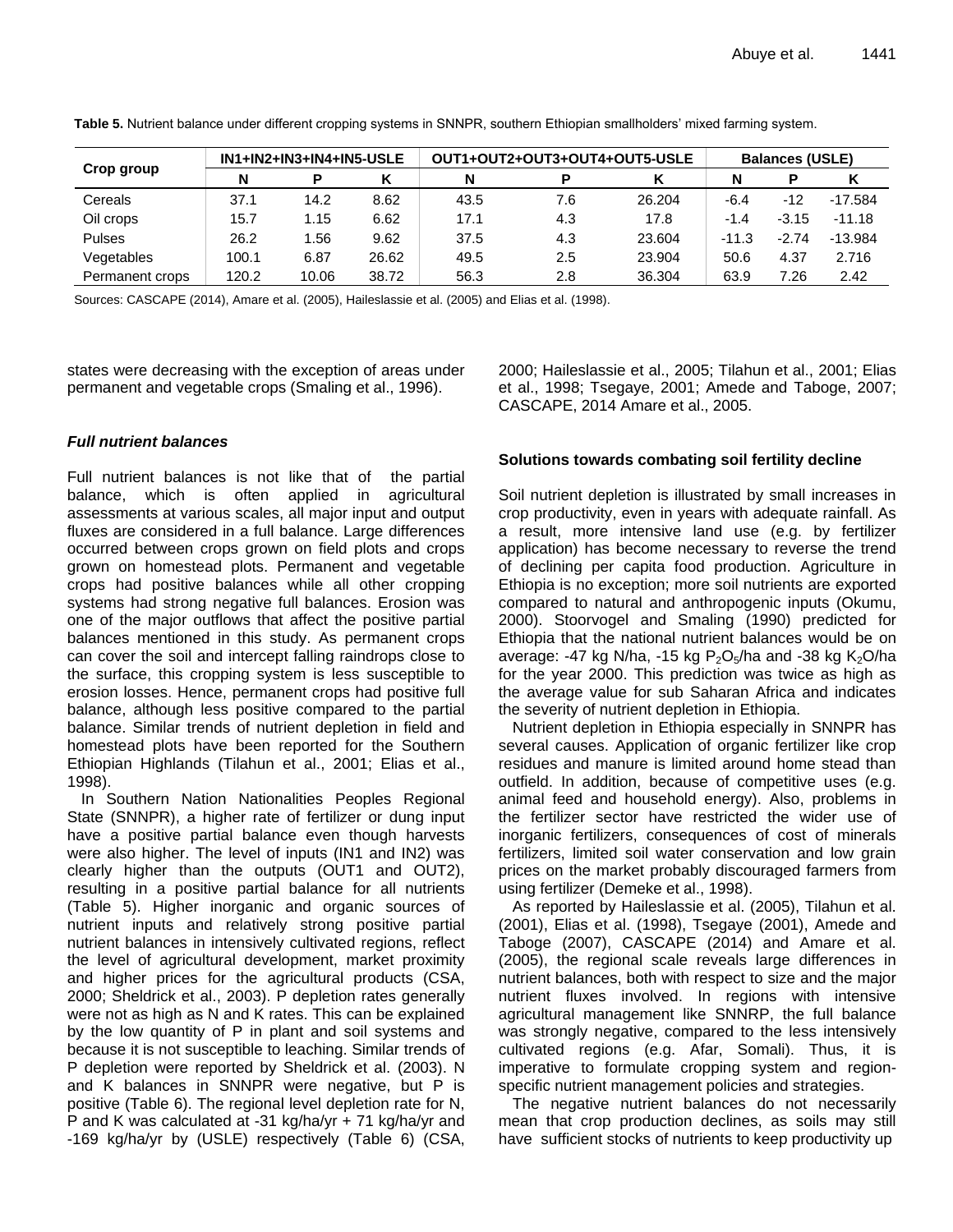#### **Table 6.** Full nutrient balances in SNNPR, southern Ethiopia (kg/ha/yr).

| Location                     | <b>Farming system</b>                                         |      | IN1+IN2+IN3+IN4+IN5-<br><b>USLE</b> | OUT1+OUT2+OUT3+<br>OUT4+OUT5-USLE |       |      |      | Balances(USLE) |       | <b>Citation</b> |                                                      |
|------------------------------|---------------------------------------------------------------|------|-------------------------------------|-----------------------------------|-------|------|------|----------------|-------|-----------------|------------------------------------------------------|
|                              |                                                               | N    | P                                   | Κ                                 |       |      | Κ    |                | P     | ĸ               |                                                      |
| At regional level<br>(SNNPR) | Cereals, Oil crops, Pulses, Vegetables and Permanent<br>crops | 91.5 | 31.4                                | 37.6                              | 153.8 | 21.5 | 130  | $-62$          | $+9$  | $-41$           | CASCAPE (2014),<br>and Haileslassie et al.<br>(2005) |
| <b>Bule</b>                  | Wheat, Barley, Bean, Enset, Potato and Sorghum and Teff       | 1.5  | 30.5                                | 29.5                              | 5.5   | 18.5 | 29.5 | -4             | $+12$ |                 | CASCAPE (2014)                                       |
| Cheha                        | Wheat, Barley, Bean, Enset, Potato and Sorghum and Teff       | 20.4 | 26.5                                | 21.6                              | 35.6  | 27.5 | 59.6 | $-38$          | $+1$  | $-38$           | CASCAPE (2014)<br>and Haileslassie et al.<br>(2005)  |
| Enamore                      | Wheat, Barley, Bean, Enset, Potato and Sorghum and Teff       | 19.8 | 24.6                                | 26.8                              | 38.8  | 33.6 | 61.8 | $-19$          | $+9$  | $-35$           | CASCAPE (2014)                                       |
| Melga                        | Wheat, Barley, Bean, Enset, Potato and Sorghum and Teff       | 55.2 | 35                                  | 31                                | 56.2  | 48   | 45   | -1             | $+13$ | -14             | CASCAPE (2014)                                       |
| <b>Mesrk Azernet</b>         | Wheat, Barley, Bean, Enset, Potato and Sorghum and Teff       | 14   | 17                                  | 24.1                              | 36    | 29   | 42.1 | $-22$          | $+12$ | $-18$           | CASCAPE (2014) and Elias et al. (1998)               |
| Wolaita                      | Enset-coffee based mixed farming                              | 52   | 36                                  | 32                                | 49    | 41   | 39   | $+3$           | $+5$  | чJ,             | CASCAPE (2014)                                       |
| Gurghe highlands             | Enset based farming system                                    | 130  | 75                                  | 45                                | 62    | 82   | 68   | $+68$          | $+7$  | $-23$           | CASCAPE (2014)                                       |

Sources: Haileslassie et al. (2005), Tilahun et al. (2001), Elias et al. (1998), Tsegaye (2001), Amede and Taboge (2007), CASCAPE (2014).

for many years (at least in some areas). Connecting nutrient flows to stocks and examining temporal variability for more than one production year, will lead to more reliable conclusions on the sustainability of Ethiopian smallholders farming systems (Haileslassie et al., 2005; Amede and Taboge, 2007; CASCAPE, 2014).

#### **Mineral fertilizer recommendation SNNPR, southern Ethiopia**

Enhancing agricultural productivity is one of the central challenges to achieving food security and poverty reduction in SNNPR, southern Ethiopia. Considering the fact that soil fertility is one of the biggest challenges, an obvious strategy is to increase fertilizer application and promote good agronomic practices to enhance productivity (Asgelil et al., 2007; Ayalew et al., 2010). So, in order to increase agricultural yields, the government of Ethiopia has launched an extension

package which gives more attention to high external inputs and high yielding varieties (Yohannes, 1999; Elias, 2002; ATA, 2013; Dobermann and Cassman, 2002). The introduction of mineral fertilizers to Ethiopia started in the 1970s by the Ministry of Agriculture through Wolaita Agricultural Development Unit (Elias, 2002). The national blanket recommended application rate for Ethiopia is 100 kg of diammonium-phosphate (DAP) and 50 kg Urea per hectare (Elias, 2002; Nandwa and Bekunda, 1998). However, fertilizer recommendation for cropping patter in AEZs must be based on basic data of soil, climate and crops as pre-requisite for fertilizer recommendation which can ensure efficient and economic use of chemical fertilizers and organic manures. Soil related data include pH, texture, organic matter and some other soil properties. Nutrient requirements for a crop also depend on overall environmental conditions and yield potential. For AEZ-based fertilizer recommendation, key attention has been paid to the information of cropping patterns and land type along with soil pH, SOM and nutrient contents (Dobermann and Cassman, 2002; ATA, 2013; FAO, 1991, 2001).

Even fertilizer application in Ethiopia including SNNPR, southern Ethiopia blanket recommendation, the real experience is showing that farmers are applying only smaller amounts of mineral fertilizer between 7 and 10 kg/ha annually (MoARD, 2007; Elias, 2002; Croppenstedt et al., 2003; FAO, 2001; Yirga and Hassan, 2013). By 1995, only two-third of the rural households in Ethiopia has been using mineral fertilizer at this lower rate (Pender et al., 1999). Most of the mineral fertilizer is used in irrigated fields (Shewangizawn et al., 2021). However, many farmers are reluctant to use chemical fertilizer. This is due to the limited capacity of the farmers to purchase and fear of debt (Elias, 2000), unreliable rainfall (World Bank 2007) and the ever increasing cost of mineral fertilizer (Elias 2000). The sharp drop in the prices of harvested products is also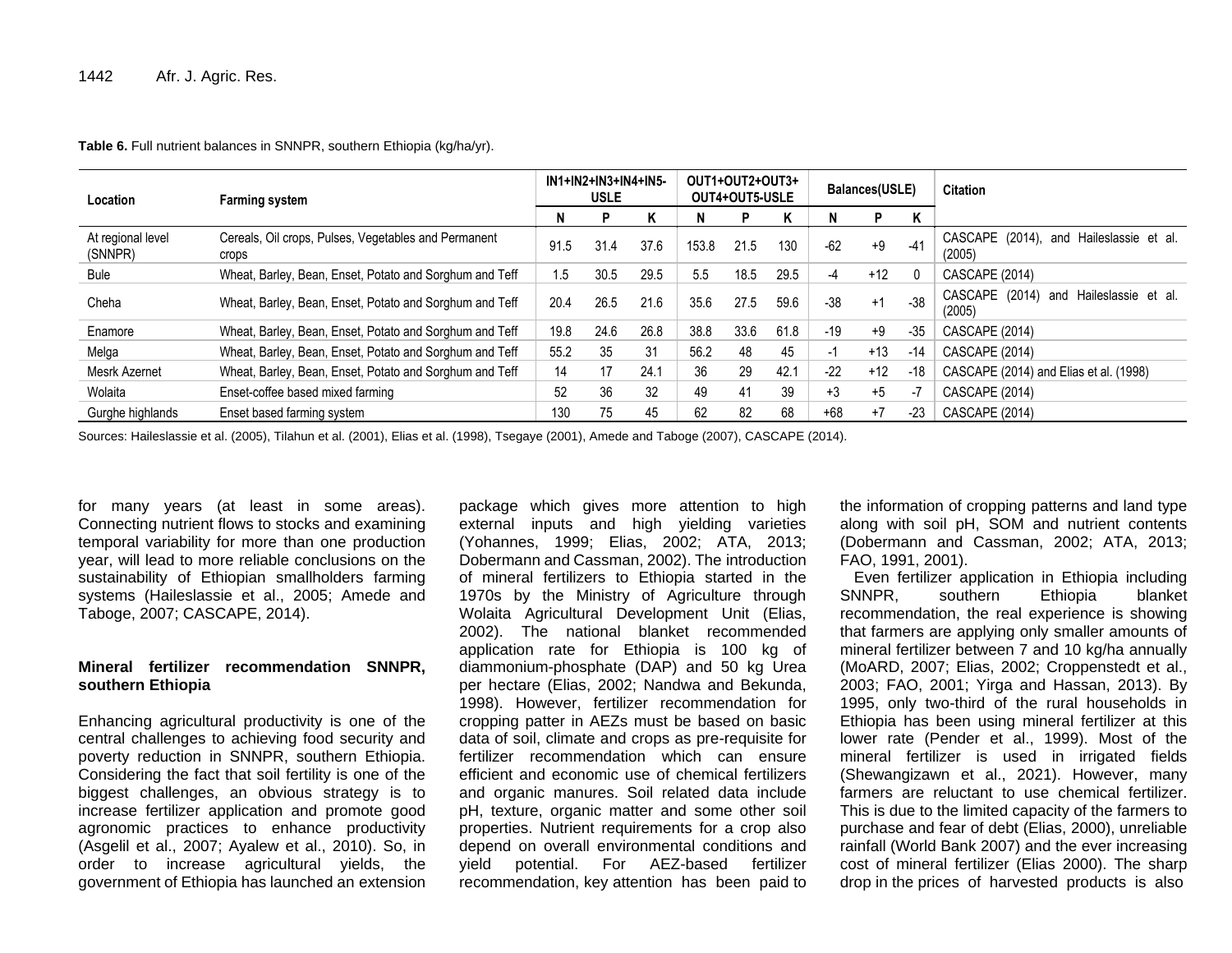another reason (Müller-Sämann and Kotschi, 1994).

#### *Crop response to fertilizer application in SNNPR, southern Ethiopia*

Fertilizer trials carried out between 1975 and 1990 were conducted on few research stations, and little efforts were made to extrapolate the results to wider range of environments (Wakene and Hiluf, 2006). For long, National Fertilizer Input Unit (NFIU) recommended 100 kg urea per hectare (46% N) and 100 kg DAP per hectare (18% N and 46%  $P_2O_5$ ) as blanket fertilizer recommendation in the country was applied despite many criticisms. Major crops (maize, teff, wheat, barley, sorghum and crop types in Table 7 showed that grain yield responses to nutrient applications have been agronomical and economically satisfactory in SNNPR, Ethiopia. Yet, some of the inorganic fertilizer rates, timing and way of application that had been taking place in different parts of the country are not site and crop specific. For instance, the findings suggested that blanket recommendation at national level is not appropriate so that site specific recommendations would be more beneficial (Tanner et al., 1999; Dobermann and Cassman, 2002; ATA, 2013; FAO, 1991, 2001) (Table 7). As different scholars reported in Table 7, a number of researches which were conducted in SNNPR, southern Ethiopia in different years showed that nitrogen, phosphorus and potassium fertilizers are very responsible across different crops and revealed an increased grain yields which were economically and agronomically positive in the study areas (Table 7). For instance, application of K alone or in combination with NP on maize was also found to be economically feasible. However, the research which was implemented on teff crop by Kelsa (1998) has not showed responses to both nitrogen and phosphorus fertilizers' application in Awassa (Votric Andosols). This indicates that the soil is not deficient in N and P. An experiment conducted on NP requirement of sunflower also indicated that the soil was not deficient in these nutrients (Damene, 2003). This shows the core constraints of SNNPR, southern Ethiopia soils which include depletion of soil organic matter (SOM) due to widespread use of biomass as fuel, depletion of macro and micronutrients, removal of top soil by erosion, change of soil physical properties, and increased soil acidity with time (IFPRI, 2010; Taye, 2007). On top of these, the usage of fertilizers in the country is not based on soil test results and below the recommended level; farmers do not fully implement the recommended soil management practices. These have resulted in a steady decline of nutrient levels in the soil (Diriba- Shiferaw et al., 2013; Wakene and Hiluf, 2006; Admassu et al., 2016).

Based on facts obtained in Table 7, nutrient application of plants could be different from site to site depending on different factors soil nutrient status and the like. For sustainable production of plant/crops for a specific area, specific fertilizer reference is very decisive owing to the production of any crops/plants yield that could be influenced by nutrients status of the soil in addition to genetic factors.

#### **Fertilizer trends in SNNPR, southern Ethiopia from 2003-2011**

Farmers use diammonium phosphate (DAP) and urea as sources of fertilizers. Mean application rate of DAP and urea varied among farmers' soil types. The use of inorganic fertilizer was higher on less fertile soil types than on fertile soils (MoRD, 2012; Wakene and Hiluf, 2006; FAO, 1991, 2001; ATA, 2013).

Ethiopian agriculture is dominated by smallholder farmers (< 25 ha) with over 90% of cultivated land under food crops (mostly grains). As available arable land is becoming increasingly scarce, increases in production will be driven largely by intensification of inputs rather than expansion of land area. This makes fertilizer consumption a key element of any agricultural strategic plan as appropriately emphasized in the GTP (ATA, 2013; CASCAPE, 2014).

Fertilizer sales/consumption have increased by more than 100% between 2002 and 2011, with an average rate of 6% per year, more so for urea than for DAP. Consumption levels vary across the year in SNNPR, southern Ethiopia using an average of 92% of total fertilizer sales between 2003 and 2011 which is increasing from year to year. But the problem is that blanket recommendation is still in function at national level is which is not appropriate and site specific recommendations based on the soil test results would be more beneficial (Tanner et al., 1999). Therefore, to come up with solution, site-soil-crop specific fertilizer recommendation with appropriate rate must be further studied to obtain high yield and reduce waste of inputs that exist as trends before (MoARD, 2011; ATA, 2013; CASCAPE, 2014). Due to this, uses of balanced fertilization are recommended to combat soil fertility problems and exploring the potential crop productivity.

#### **CONCLUSION AND RECOMMENDATION**

Soil nutrient depletion is becoming one of the major challenges of agricultural production for the stallholder farmers in SNNPR, southern Ethiopia. Even though there is a high loss of soil nutrient in Ethiopia through soil erosion, continuous uptake by plants and intensive cultivation with less soil fertility management, there is limited information about status of soil fertility across the geographic landscapes. According to this review, the soil fertility status for nitrogen, phosphorus and potassium soil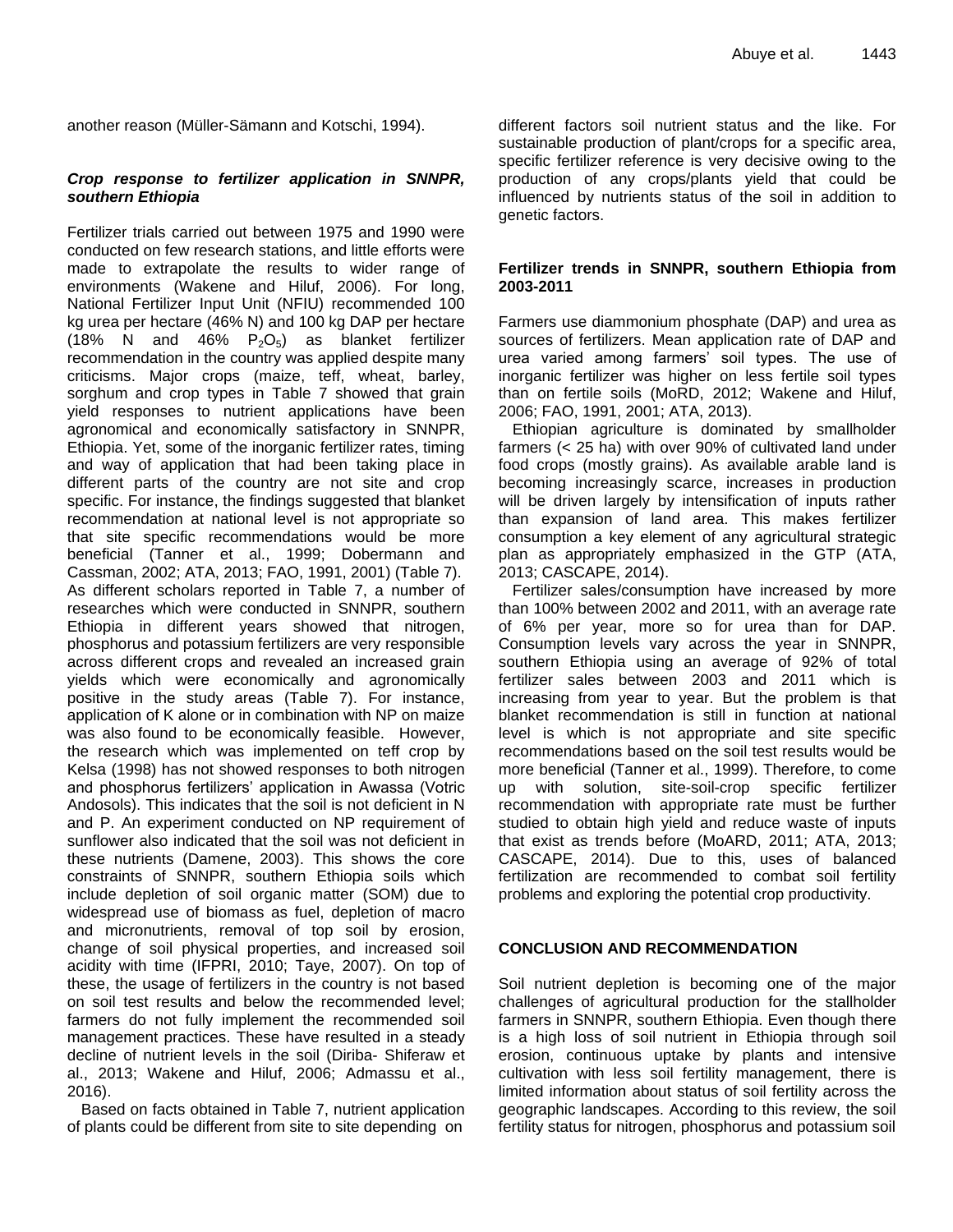**Table 7.** Crop response to fertilizer application in SNNPR, southern Ethiopia.

| Location                                                                                                                   | Soil type                               | Crop type                                                  | <b>AEZ</b>                       | Rate of fertilizer                                                                                         | <b>Yield effect</b>                                                                                                                | <b>Citation</b>                              |
|----------------------------------------------------------------------------------------------------------------------------|-----------------------------------------|------------------------------------------------------------|----------------------------------|------------------------------------------------------------------------------------------------------------|------------------------------------------------------------------------------------------------------------------------------------|----------------------------------------------|
| Chencha (Gindogambla and<br>Dokotsida), southern Ethiopia 9° 5'N<br>and 39°.45'E                                           | loam Haplic<br>Alisols                  | Wheat                                                      | Sub-moist Tepid<br>to moist cool | N (0, 23, 46 69 and 92 kg/ha)                                                                              | More yield was obtained at rate of 69<br>kg/ha (165.4% over control without<br>treatment as compared to other rates.               | Bekalu and Mamo (2016)                       |
| Hagerselam (38°27'44" and<br>06°26'59") and Chencha (38°4' E and<br>5°55' N), southern Ethiopia                            | Luvisols and<br>Ioam Haplic<br>Alisols  | Barley                                                     | Moist cool                       | N-P-K fertilizers at the rate of 46-<br>40-50 kg/ha                                                        | The highest barley grain yield were<br>recorded from NPK and 1/2<br>recommended lime rate at both sites                            | Shiferaw and Anteneh<br>(2014)               |
| Wolaita (Boloso sore and Damot sore)<br>southern Ethiopia.7°04.196'N and<br>37°4330'E, 6°56"N and 37°.39'E<br>respectively | <b>Nitosols</b>                         | Haricot Bean<br>(Hawassa<br>Dume and Omo-<br>95 varieties) | Sub-moist Tepid                  | P (0, 10, 20 and 30 kg/ha)                                                                                 | More yield were obtained at rate of 30<br>kg/ha (152 and 155% over control without<br>treatment respectively).                     | Mesfin et al. (2014)                         |
| Hadero, Southern Ethiopia. 07° 11'52"<br>- 07° 11' 89" N and 37°39'49" - 37° 39'<br>58"E.                                  | Luvisosls and<br><b>Nitosols</b>        | Maize                                                      | Sub-moist Tepid<br>to moist cool | NPK (0:0:0; 0:0:60; 92:20:0 and<br>92:20:60)                                                               | Increased grain yield was obtained from<br>NPK by 41% over that produced by NP<br>treatment                                        | Admasu et al. (2015)                         |
| Doyogena, southern Ethiopia                                                                                                | Luvisosls.<br>Nitosols and<br>Cambiosls | Wheat                                                      | Sub-moist Tepid<br>to moist cool | N (0, 23, 46 and 69)                                                                                       | Increased grain yield was obtained at<br>rate of both 46 and 69 kg/ha by 202%<br>over control without treatments                   | Wogene and Agena<br>(2017)                   |
| Dilla, southern Ethiopia<br>6° 18' 11"N and 38° 17' 40"                                                                    | Chromic Luvisols                        | Teff (Kuncho)<br>variety                                   | Semi-arid to<br>warm             | NP (46 and 46 kg/ha) applied in<br>broadcasting                                                            | Application of the recommended rate of<br>nitrogen half dose at sowing and 1/2 dose<br>at tillering increased the growth and yield | Shiferaw and Tewodros<br>(2016)              |
| Derashe, southern Ethiopia                                                                                                 | Nitosols and<br>Cambiosls               | Sorghum                                                    | Moist-cool                       | N (0, 10, 23, 46, 69,92 and P (0,<br>10, 20, 30 kg/ha)                                                     | Increased sorghum grain yield by 379.5%<br>over control without treatment was at rate<br>of N/P (92/30 kg/ha)                      | Nebyou and Muluneh<br>(2016)                 |
| Hosana, southern Ethiopia                                                                                                  | <b>Nitisols</b>                         | Wheat                                                      | Moist-cool                       | 69/20 kg ha-1 N/P                                                                                          | Highest grain yield at 23/20 kg ha <sup>-1</sup> N/P<br>Recommended N/P rate                                                       | Areka Agricultural<br>Research Center (2000) |
| Kokate, southern Ethiopia 6° 52' 42" N<br>and 37° 48' 25.2" E                                                              | Nitosol                                 | Barley and wheat                                           | Sub-moist tepid                  | 41/20 kg ha-1 NP                                                                                           | Highest yield obtained                                                                                                             | Areka Agricultural<br>Research Center (2000) |
| Bobicho research site<br>(Hossana),<br>southern Ethiopia<br>7° 34' 14.6"N and 37° 50' 06.1"E.                              | Profondic<br>Luvisols                   | Teff (Ajora-1')<br>variety                                 | Sub-moist tepid                  | Urea and (TSP) N (0, 23, 46 and<br>69 kg/ha; whereas P was applied<br>at 0, 10, 20, 30 and 40              | Maximum yield was obtained at the rate<br>of 23/30 kg/ha N/P                                                                       | Abay et al. (2011                            |
| Areka, southern Ethiopia (7° 3' 26" N<br>and 37° 40' 52"E.                                                                 | <b>Haplic Alisols</b>                   | Teff (DZ- 01-354,<br>DZ-01-196)                            | Sub-moist tepid                  | Urea (DAP) N (0, 23, 46<br>and 69 kg/ha, P (0, 10, 20, 30<br>and 40 kg/ha).                                | No response to N application for teff<br>production. But, grain yield increased due<br>to application of P (50 to 100 kg/ha).      | Abay et al. (2011                            |
| Awassa, southern Ethiopia (07° 03'<br>19.1"N and 38° 31' 08"E.                                                             | Vitric<br>Andosols,                     | Teff (Dhabi)<br>variety                                    |                                  | Urea and (DAP), N (0, 23, 46 and<br>69 kg/ha, P (0, 10, 20, 30 and 40<br>kg/ha).                           | No response for both DAP and Urea                                                                                                  | Kelsa (1998) and Abay et<br>al. (2011)       |
| Angacha, southern Ethiopia. 7° 0' N<br>and 38° 29' E                                                                       | Alfisol,<br>Luvisols                    | Potato                                                     | Sub-moist tepid                  | N/P (0/0, 36.7/13, 55/19.6, and<br>73.4/26 kg/ha) national<br>recommended rate 111 kg N and<br>39 kg /ha P | Increased yield (34 t/ha) was obtained by<br>increasing both N and P (111 and 39 kg)<br>/ha respectively)                          | Abay and Tesfaye (2011)                      |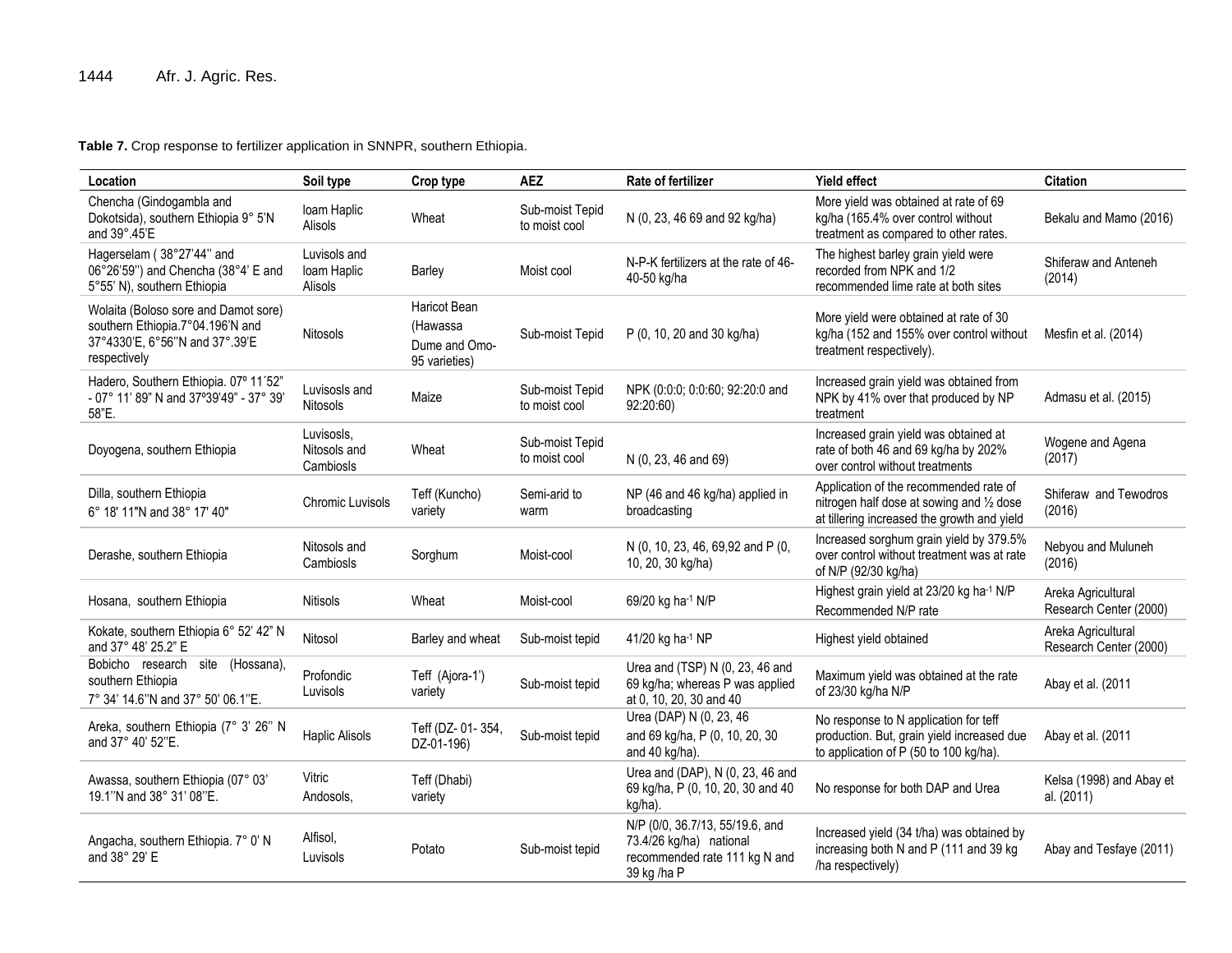**Table 7.** Contd.

| Kokate, Southern Ethiopia. 6° 52' 42"<br>N and 37° 48' 25.2" E | Nitosol         | Potato      | Sub-moist tepid                  | N/P (0/0, 36.7/13, 55/19.6, and<br>73.4/26 kg/ha) national<br>recommended rate 111 kg N and<br>39 kg /ha P | Increased yield (34 t/ha) was obtained<br>by increasing both N and P (111 and 39)<br>kg/ha respectively) | Abay and Tesfaye (2011)            |
|----------------------------------------------------------------|-----------------|-------------|----------------------------------|------------------------------------------------------------------------------------------------------------|----------------------------------------------------------------------------------------------------------|------------------------------------|
| Malga Woreda, southern Ethiopia.                               |                 | malt barely | Semi-arid-warm to                | A blanket application of DAP and                                                                           | Increased grain yield from the rate of N                                                                 |                                    |
| 7.1-7.017° N and 38.35 - 38.5833° E                            |                 | cultivars   | moist-cool                       | 46% N                                                                                                      | (98.5 kg N/ha).                                                                                          | Biruk and Demelash (2016)          |
| Hadiya, Kambata, Wolaiyta and<br>Dawro zones                   | <b>Nitosols</b> | wheat       | Sub-moist-tepid to<br>Moist cool | 11°N and 46 $P_2O_5$                                                                                       | Economical increased yield obtained in<br>the areas, since both fertilizers are shown<br>responses.      | Woldeyesus Sinebo et al.<br>(2012) |
| Gozo-Bamush Dawuro, Southern<br>Ethiopia                       | Haplic Alisols  | Wheat       | Sub-moist tepid                  | $69^{\circ}$ N and 69 P <sub>2</sub> O <sub>5</sub>                                                        | Economical increased yield obtained in<br>the areas, since both fertilizers are shown<br>responses.      | Damene (2003)                      |

are at levels from very low to low, but micronutrient ranges shows that they are in sufficient ranges. This showed that SNNPR, southern Ethiopia soil acidity is a major constraint in agricultural production; hence availability and solubility of micronutrients became high in the area.

The balance of nutrient was also determined by monitoring N, P and K flowing to the soil with mineral fertilizer. Accordingly, N and K balances in SNNPR, southern Ethiopia were negative, but P is positive. The regional level depletion rate for N, P and K was calculated at -62 kg/ha/yr, +9 kg/ha/yr and -41 kg/ha/yr by (USLE) respectively. Nutrient balance of phosphorus become positive because P is less susceptible to leaching since its fixation is high in the soil.

A change in land use systems and cropping types cause reduction in soil organic matter and other soil nutrients responsible for soil fertility and productivity and lead to soil degradation. Soil fertility and productivity of any land area depends on the SOM and nutrient content of soil and also on the land use and management practices. Thus, to understand the sustainable use potential of the

land and associated effects, it is necessary to know the effect of land use on soil properties associated with soil fertility and productivity.

Mineral fertilizer consumption is currently increasing mainly for major crops, but the rate of application is still blanket fertilizer recommendation which deals with N, P and K doses only. Farmers' use their own blanket fertilizer recommendation based on their capacity to afford it. As mentioned in the main body of the review, almost reviewed crop types showed responses to fertilizer application and increased grain yield were also obtained in different parts of the region. This indicates that soil in SNNPR, Ethiopia is in deficient level. Therefore, inputs are needed to replace the lost nutrient from the soil. Having limited information on soil fertility status in different location in the country is a great problem in soil fertility management. In fact, the EthioSIS-ATA in collaboration with stakeholders, is currently pursuing a rapid development program on assessment of the soil resources of the country to establish a national soil resources database, and assess the nutrient status of agricultural land to produce soil fertility maps of a number of

districts in the country and come up with recommendations for fertilizer applications and other management interventions. However, without detailed soil related information at specific local level, sustainable crop production could not be achieved. Hence, prior to recommending any soil management options, soil nutrient supply potential has to be assessed. Thus, more research needs to be carried out at a granular, actionable level and sustainable land use management options have to be set and applied. Despite these facts, the spatial fertility status of soils models should be necessary.

#### **CONFLICT OF INTERESTS**

The authors have not declared any conflict of interests.

#### **REFERENCES**

Abay A, Kelsa K, Tesfaye D (2011). Application of NP Fertilizers for Better Production of Teff (*Eragrostis tef*) on Different Types of Soils in Southern Ethiopia. Journal of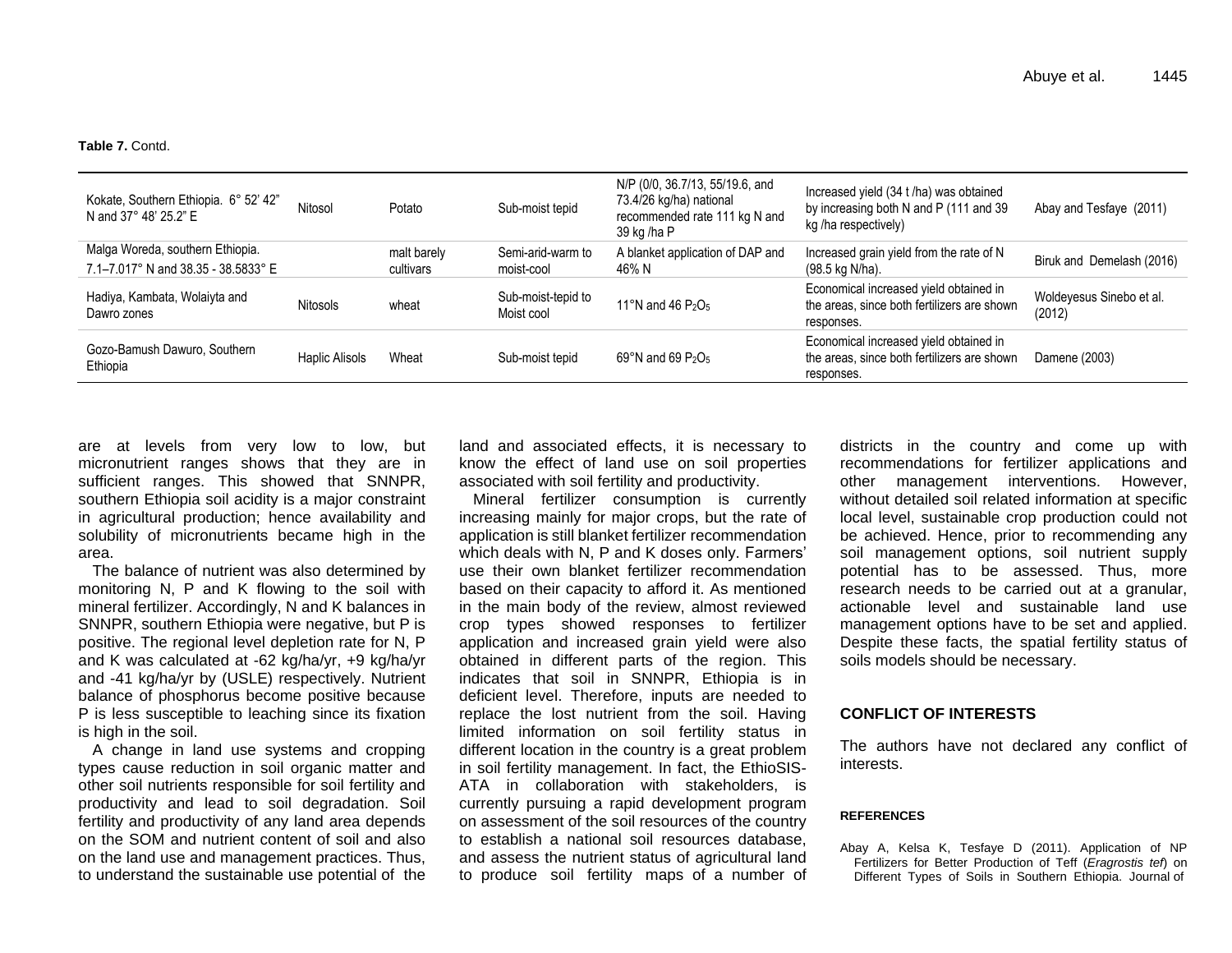Natural Sciences Research 1(1):6-15.

- Abay A, Sheleme B, Fran W (2015). Characterization and Classification of Soils of Selected Areas in Southern Ethiopia. Journal of Environment and Earth Science 5(11):116-137.
- Abay A, Tesfaye D (2011). Integrated Application of Compost and Inorganic Fertilizers for Production of Potato (*Solanum tuberosum* L.) at Angacha and Kokate in Southern Ethiopia. Journal of Biology, Agriculture and Healthcare 1(2):15.
- Admassu M, Wassie H, Walelign W (2015). Response of Maize to Potassium Fertilizer at Hadero, Southern Ethiopia. DOI:10.13140/RG.2.1.2915.9443
- Agegnehu G, Fessehaie R (2006). Response of faba bean to phosphate fertilizer and weed control on nitisols of Ethiopian highlands. Italian Journal of Agronomy 1(2):281-290.
- Agricultural Transformation Agency (ATA) (2013). Status of soil resources in Ethiopia and priorities for sustainable management. Ethiopian agricultural transformation agency. In: Global Soil partnership (GSP) for eastern and southern Africa, Nairobi, Kenya.
- Alemu L, Tekalign M,Wassie H, Hailu S (2016). Assessment and Mapping of Status and Spatial Distribution of Soil Tembaro Zone, Macronutrients in Kambata Southern Ethiopia. Advances in Plants and Agriculture Research 4(4):1-14.
- Amanue G, Asefa T, Tanner DG, Mwangi W (1991). On-Farm Research to Derive Fertilizer Recommendations for Small-Scale Bread Wheat Production: Methodological Issues and Technical Results. Research Report No. 14 IAR Institute of Agricultural Research Research Report.

http://197.156.72.153:8080/xmlui/bitstream/handle/123456789/2317/ RESEARCH%20REPORT%20NO%2014.pdfabbyyy.pdf?sequence= 1&isAllowed=y

- Amare G (1978). Zonation of highlands of tropical Africa: the Ethiopian Highlands (Working Document). ILCA, Addis Abeba P 142.
- Amare H, Priess J, Veldkamp E, Teketay D, Lesschen JP (2005). Assessment of soil nutrient depletion and its spatial variability on smallholders' mixed farming systems in Ethiopia using partial versus full nutrient balances. Agriculture, Ecosystem and Environment 108(1):1-16.
- Amede T, Taboge E (2007). Optimizing Soil Fertility Gradients in the Enset (Ensete ventricosum) labe. In Advances in integrated soil fertility management in Sub-Saharan Africa: Challenges and Opportunities pp. 289-297.
- Amsalu A, Stroosnijder L, Graaf G (2007). Long-term dynamics in land resource use and the driving forces in the Beressa watershed, highlands of Ethiopia. Journal of Environmental Management 83(4):448-459.
- Asfaw B, Heluf G, Yohannes U, Eylachew Z (1997). Effect of crop residues on grain yield of sorghum (Sorghum bicolor) to application of N and P Fertilizers. Nutrient Cycling in Agroecosystems 48(3):191- 196.
- Awdenegest M, Nicholas MH (2008). Soil Fertility in Relation to Slope Position and Agricultural Land Use: A Case Study of Umbulo Catchment in Southern Ethiopia. Environmental Management 42(5):753-763.
- Baldock J (2009). Building Soil Carbon for Productivity and Implications for Carbon Accounting. Agribusiness crop updates. Department of agriculture and food. Western Australia and the grains research and development corporation.
- Bekalu A, Mamo M (2016). Effect of the Rate of N-Fertilizer Application on Growth and Yield of Wheat (*Triticum aestivum* L.) at Chencha, Southern Ethiopia. International Journal of Plant, Animal and Environmental Sciences 6(3):168-175.
- Beygi M, Jalali M (2019). Assessment of trace elements (Cd, Cu, Ni, Zn) fractionation and bioavailability in vineyard soils from the Hamedan, Iran. Geoderma 337:1009-1020.

Brady NS (1985). The Nature and Properties of Soils. 8th edition.

- Bureau of Statistics and Population (BoSP) (2004). Demographic Statistical Abstract. Southern Nation Nationalities and Peoples' Region, Awassa.
- Bule Woreda Finance and Economic Development (BWFED) (2011). Bule Woreda Socio*-*economy and Biophysical Profile. Bule, Ethiopia. Unpublished.
- CASCAPE (2014). Participatory Rural Appraisal Report: Bule Woreda,

Southern Nations, Nationalities and Peoples' Region. South Innovation Team. Hawassa University. Working Paper.

- Central Statistical Agency (CSA) (2010). Agricultural Sample Survey 2009/2010 (2002 E.C.), Statistical Bulletin, Addis Ababa.
- Central Statistics Authority (CSA) (2000). Agricultural Sample Survey 1999/2000, vol. 1. Statistical Bulletin 227, CSA, Addis Ababa, Ethiopia.
- Damene D (2003). Yield Response of Bread Wheat (*Triticum aestivum* L.) to Applied Levels of N and P Fertilizers on Nitisol of Dawro Zone, Southwestern Ethiopia. M.Sc. Thesis in Agriculture, Alemaya University**.**
- Demeke M, Kelly V, Jayne TS, Said A, LeVallee JC, Chen H (1998). Agricultural Market Performance and Determinants of Fertilizer Use in Ethiopia. Working paper number 10. Ministry of Economic Development and Cooperation, Addis Ababa.
- Denef K, Zotarelli L, Boddey RM, Six J (2007). Microaggregateassociated carbon as a diagnostic fraction for management induced changes in soil organic carbon in two oxisols. Soil Biology and Biochemistry 39(5):1165-1172.
- Diriba-Shiferaw G, Nigussie-Dechassa R, Kebede W, Getachew T, Sharma JJ (2013). Growth, and nutrients content and uptake of garlic (*Allium sativum* L.) as influenced by different types of fertilizers and soils. Science, Technology and Arts Research Journal 2(3):35-50.
- Dobermann A, Cassman KG (2002). Plant nutrient management for enhanced productivity in intensive grain production systems of the United States and Asian. Plant Soil 247(1):19-21.
- Elias E (2000). Soil enrichment and depletion in Southern Ethiopia. Nutrients on the Move– Soil Fertility Dynamics in African Farming Systems. International Institute for Environment and Development, London pp. 68-82.
- Elias E, Morse S, Belshaw DGR (1998). Nitrogen and phosphorus balance of Kindo-Koisha farms in Southern Ethiopia. Agriculture, Ecosystems and Environment 71(1-3):93-113.
- Ethiopia Soil Information System (Ethiosis) (2014). Soil fertility status and fertilizer recommendation atlas for SNNPR state, Ethiopia.
- Food and Agriculture Organization (FAO) (1991). Results of fertilizer trials conducted on major cereal crops. Working paper number 34. Ministry of Agriculture, Addis Ababa, Ethiopia.
- Food and Agriculture Organization (FAO) (1996). Sixth World Food Survey (Rome). Food and Agriculture Organisation, 2010. Agriculture. Food Security and soil carbon, Rome.
- Food and Agriculture Organization (FAO) (2001). Soil fertility management in support of food security in Sub-Saharan Africa. Rome, Italy.
- Gelaw AM, Singh BR, Lal R (2014). Soil organic carbon and total nitrogen stocks under different land uses in a semi-arid watershed in Tigray, Northern Ethiopia. Agriculture, ecosystems & environment, 188:256-263.
- Genene T, Wagayehu (2010). Farmers' perceptions of land degradation and determinants of food security at Bilate watershed, Southern Ethiopia. Ethiopian Journal of Applied Science and Technology 1(1):55-57.
- Girmay G, Singh BR, Mitiku H, Borresen T, Lal R (2008). Carbon stock in Ethiopia soils in relation to land use and soil management. Land degradation and development 19(4):351-367.
- Haileslassie A, Priess J, Veldkamp E, Teketay D, Lesschen JP (2005). Assessment of soil nutrient depletion and its spatial variability on smallholders mixed farming systems in Ethiopia using partial versus full nutrient balances. Agriculture, ecosystems & environment 108(1):1-16.
- Hurni H, Bruno M (1990). Degradation and conservation of the soil resources in the Ethiopian highlands. African Mountains and Highlands: Problems and Perspectives, USA pp. 51-64.
- International Food Policy Research Institute (IFPRI) (2010). Fertilizer and soil fertility potentials in Ethiopia. Working Paper, Addis Ababa, Ethiopia.
- Johnson CE (2002). Cation exchange properties of acid forest soils of the northeastern USA. European Journal of Soil Science 53(2):271- 282.
- Kelsa K (1998). Effect of DAP and Urea Fertilizers on Grain Yield of Three Tef Varieties in Awassa and Areka", In Tadele G/Selasssie and Sahlemedhin Sertsu (eds.), Proceedings of the Fourth Conference of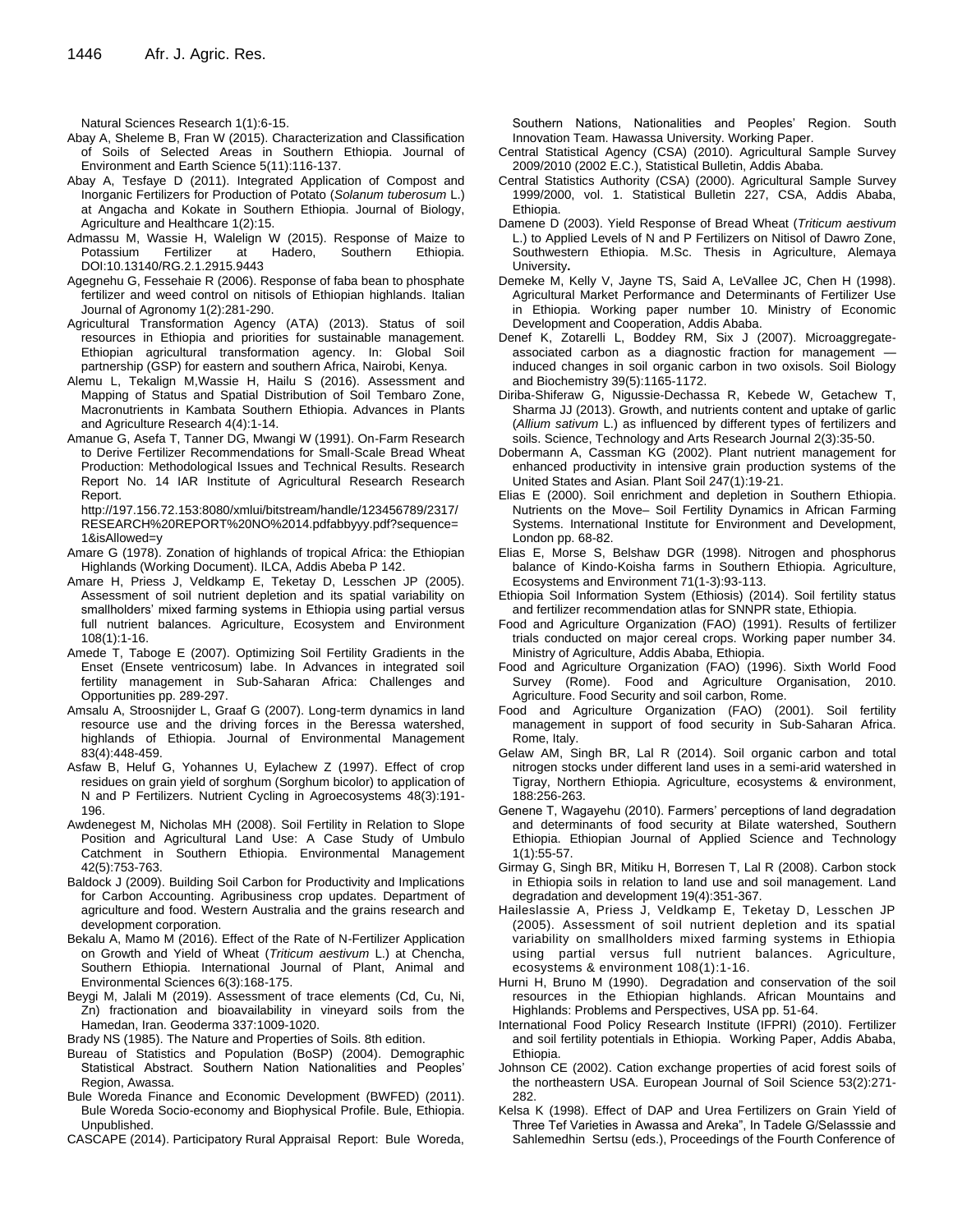the Ethiopian Society of Soil Science. Feb. 26-28, 1998, Addis Ababa, Ethiopia pp. 122-127.

- Kirmani NA, Sofi JA, Bhat MA, Bangroo SA, Ashabir B (2011). Soil Micronutrient Status of District Budgam. *Research* Journal of Agricultural Sciences 2(1):30-32.
- Landon JR (1984). Booker tropical soil manual. A handbook for soil survey and agricultural land evaluation in the tropics and subtropics. Booker Agricultural International, London.
- Lindsay WL, Norvell WA (1978). Development of a DTPA Soil Test for Zinc, Iron, Manganese, and Copper. Soil Science Society of American Journal 42:421-428.
- Matson PA, Naylor R (1998). Ortiz-Monasterio I Integration of environmental, agronomic, and economic aspects of fertilizer management. Science 280(5360):112-115.
- Mesfin K, BelayY, Abera H (2014). The Response of Haricot Bean (*Phaseolus Vulgaris L*) Varieties to Phosphorus Levels on Nitosols at Wolaita Zone, Ethiopia. American Journal of Plant Nutrition and Fertilization Technology 4(1):27-32.
- Miller R, Donahue R (1997). Soils in our Ennvironment  $7<sup>th</sup>$  Edition ed.). Prentice Hall of India, New Delhi.
- Ministry of Agriculture and Rural Development (MOARD) (2007). National fertilizer strategy and action plan of Ethiopia.
- Ministry of Agriculture and Rural Development (MOARD) (2011). Key Interventions in Soil Fertility Research and Management: A Roadmap 2011- 2015.
- Muhr GR, Datta NP, Shankra SN, Dever F, Lacy VK, Danahue RR (1963). *Soil testing in India.* USAID Mission to India.
- Müller-Sämann KM, Kotschi J (1994). Sustaining growth: Soil fertility management in tropical smallholdings, Margraf-Verlag, Weikersheim, Germany.
- Nandwa SM, Bekunda MA (1998). Research on nutrient flows and balances in East and Southern Africa: state-of-the-art. Agriculture, Ecosystems and Environment 71(1-3):5-18.
- Negassa W, Gebrekidan H (2003). Forms of phosphorus and status of available nutrients under different land use systems of Alfisols in Bako area, Ethiopia. Ethiopian Journal of Natural Resources 5(1):17- 37.
- Nyssen J, Poesen J, Moeyersons J, Mitiku H, Lang A (2004). Human impact on the environment in the Ethiopia and Ertrean highs-a state of the art, Earth-Science Review 64(3-4):273-320.
- Okigbo BN (1986). Broadening the food base in Africa: The potential of traditional food plants. Food and Nutrition 12(1):4-17.
- Pender JL, Frank P, Simeon KE (1999). Strategies for sustainable agricultural development in the East African highlands. No. 581-2016- 39488.
- Sanchez PA, Jama BA, Niang AI, Palm CA (2000). Soil fertility, small farm intensification and the environment in Africa.
- Sheldrick WF, Syers JK, Lingard J (2003). Soil nutrient audits for China to estimate nutrient balances and output/input relationships. Agriculture, Ecosystems and Environment 94(3):341-354.
- Shepherd KD, Soule MJ (1998). Soil fertility management in West Kenya: dynamic simulation of productivity, profitability and sustainability at different resource endowment levels. Agriculture, Ecosystems and Environment 71(1-3):131-145.
- Shewangizawn B, Gurumu G, Agegnehu G, Eshetu M, Assefa S, Hadgu F, Tamene L (2021). Yield response of barley to the application of mineral fertilizers containing major nutrients on Cambisols and Vertisols in Ethiopia.
- Shiferaw B, Anteneh F (2014). Lime and NPK effect on soil acidity and yield of barley in different acid soils of southern region, Ethiopia. International Journal of Natural Sciences Research 2(7):113-122.
- Shiferaw T, Tewodros A (2016). Response of teff (Eragostics tef) to time of nitrogen application variables seed rates at dill district, southern Ethiopia. International Journal of Current Research P 8.
- Singh RP, Mishra SK (2012). Available macro nutrients (N, P, K and S) in the soils of Chiraigaon Block of District Varanasi in relation to soil characteristics. Indian Journal of Science Research 3(1):97-100. Smaling EMA, Fresco LO, DeJager A (1996). Classifying, monitoring and improving soil nutrient stocks and flows in African agriculture. Ambio 25(8):492-496.
- Smithson PC, Giller KE (2002). Appropriate farm management practices for alleviating N and P deficiencies in low nutrient soils of the tropics.

Plant Soil 245(1):169-180.

- Solomon D, Lehmann J, Mamo T, Fritzsche F, Zech W (2002). Phosphorus forms and dynamics as influenced by land use changes in the sub-humid Ethiopian highlands. Geoderma 105(1-2):21-48.
- Stoorvogel JJ, Smaling EMA (1990). Assessments of Soil Nutrient Depletion in sub-Saharan Africa 1983-2000. Report 28. The Winand Staring Centere for Integrated Land, Soil and Water Research (SC-DLO), Wageningen.
- Subbiah BV, Asija GLA (1956). Rapid procedure for the determination of available nitrogen in soils. Current Science 25(8):259-260.
- Tafesse A (1996). Agroecological zones of southwest Ethiopia. Materialien zur Ostafrikaforschung, Heft 13. Universitaet Trier P 241.
- Tanner DG, Verkuijl H, Asefa T, Regassa E (1999). An agronomic and economic analysis of a long-term wheat-based crop rotation trial in Ethiopia pp. 213-248. In: The Tenth Regional Wheat Workshop for Eastern, Central and Southern Africa. Addis Ababa, Ethiopia: CIMMYT.
- Taye B (2007). An overview of acid soils their management in Ethiopia paper presented in the third International W0rkshop on water management (Wterman) project, September. Haromaya, Ethiopia.
- Tilahun A, Takele B, Endrias G (2001). Reversing the degradation of arable land in the Ethiopian Highlands. Managing African Soils, No. 23. London: IIED.
- Tilahun G (2007) Soil fertility status as influenced by different land uses in Maybar areas of South Wello Zone, North Ethiopia. Haramaya University Ethiopia.
- Tilahun G (2007) Soil fertility status as influenced by different land uses in Maybar areas of South Wello Zone, North Ethiopia. Haramaya University Ethiopia.
- Tsegaye G, Bekele W (2010). Farmers' perceptions of land degradation and determinants of food security at Bilate watershed, Southern Ethiopia. Ethiopian Journal of Applied Science and Technology 1(1):49-62.
- Tsegaye G, Bekele W (2010). Farmers' perceptions of land degradation and determinants of food security at Bilate watershed, Southern Ethiopia. Ethiopian Journal of Applied Science and Technology 1(1):49-62.
- Tsegaye Y (2001). Coffee-enset-livestock interaction for sustainable livelihood in the Sidama area of Southern Ethiopia. Jimma Agricultural Research Center, Jimma, Ethiopia. https://scholarworks.wmich.edu/cgi/viewcontent.cgi?article=1016&co ntext=africancenter\_icad\_archive
- Waga M, Deribe G, Tilahun A, Matta D, Jermias M (2007). Challenges of Collective Action in soil and water conservation: The case of Gununo watershed, Southern Ethiopia. pp. 1542-1544. In: proc.of African Crop Science Society, 2007, Kampala, Uganda.
- Wagayehu B (2005). Stochastic dominance analysis of soil and water conservation in subsistence crop production in the Eastern Ethiopian highlands: The case of the Hunde-Lafto area. Environmental and Resource Economics 32(4):533-550.
- Wakene N, Hiluf G (2006). The Impact of Different Land Use Systems on Soil Quality of Western Ethiopian Alfisols. http://citeseerx.ist.psu.edu/viewdoc/download?doi=10.1.1.563.2739&r ep=rep1&type=pdf
- Wassie H, Shiferaw B (2011). On-Farm Verification of Lime and NPK Fertilizers Effects on the Tuber Yield of Irish Potato (*Solanum Tuberosum*) on Some Acidic Soils of Southern Ethiopia. Journal of the Drylands 4(1):283-288.
- Wogene S, Agena A (2017). Response of Bread Wheat Varieties to Different Levels of Nitrogen at Doyogena, Southern Ethiopia. International Journal of Scientific and Research Publications 7:3.
- Woldeyesus S, Demis Z, Tewedros D (2012). Yield response of bread wheat under intensive on-farm management in southern Ethiopia. Poster prepared for International conference on Wheat for Food Security in Africa with the main theme "Science and Policy Dialogue about the Future of Wheat in Africa" which was organized by CIMMYT, ICARDA, EIAR, Africa Union, and IFPRI held from October 8-12, 2012 at UN Conference Center, Addis Ababa, Ethiopia.
- Wondwosen T, Sheleme B (2011). Identification of growth limiting nutrient(s) in Alfisols: soil physico-chemical properties, Nutrient Concentration and Biomass Yield of Maize. American Journal of Plant Nutrient and Fertilizer Technology 1(1):23-35.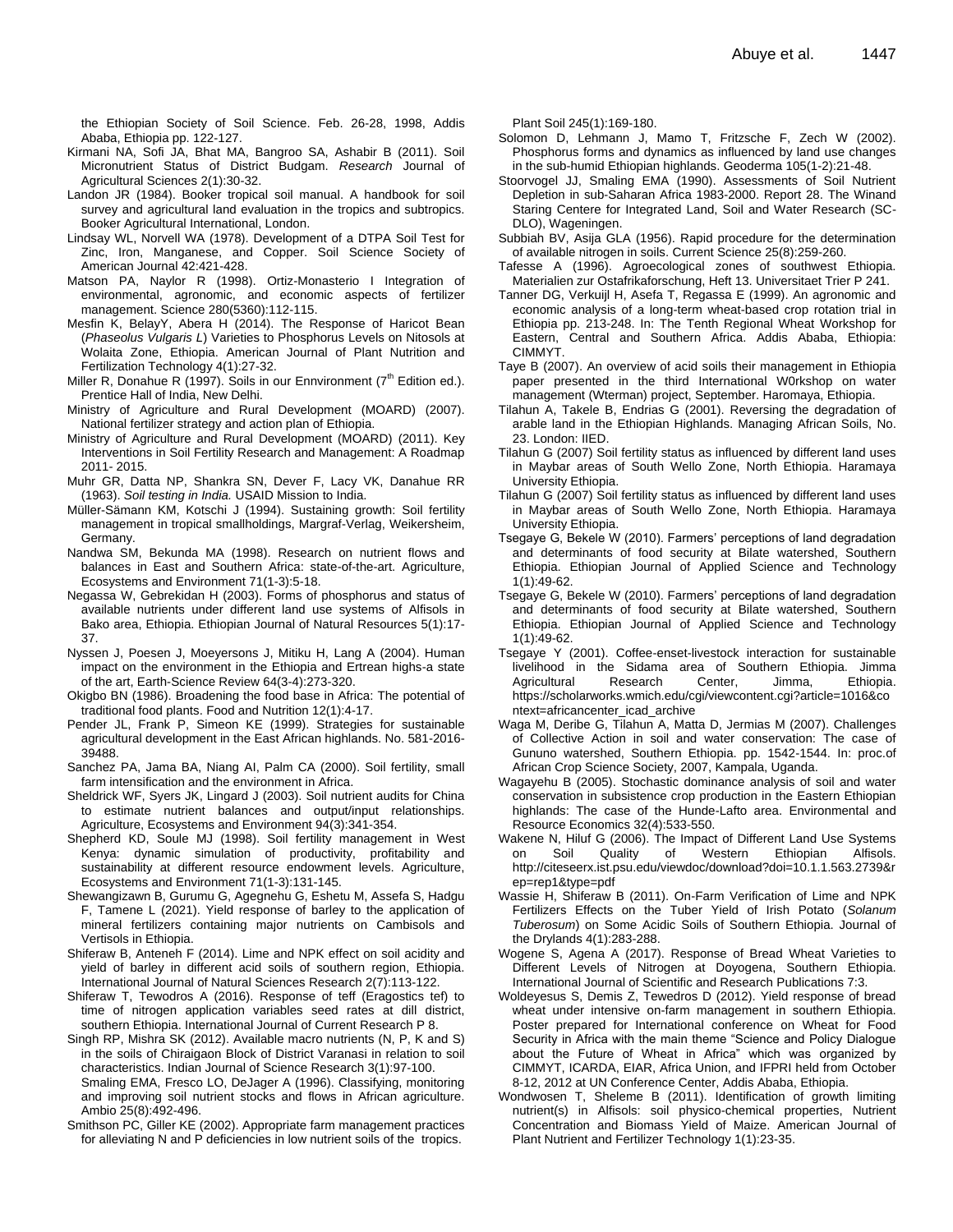- World Bank (2007). World development report 2008: Agriculture for development. The World Bank.
- Yirga C, Hassan M (2013). Determinants of inorganic fertilizer use in the mixed crop-livestock farming systems of the central highlands of Ethiopia. African Crop Science Journal 21:669-682.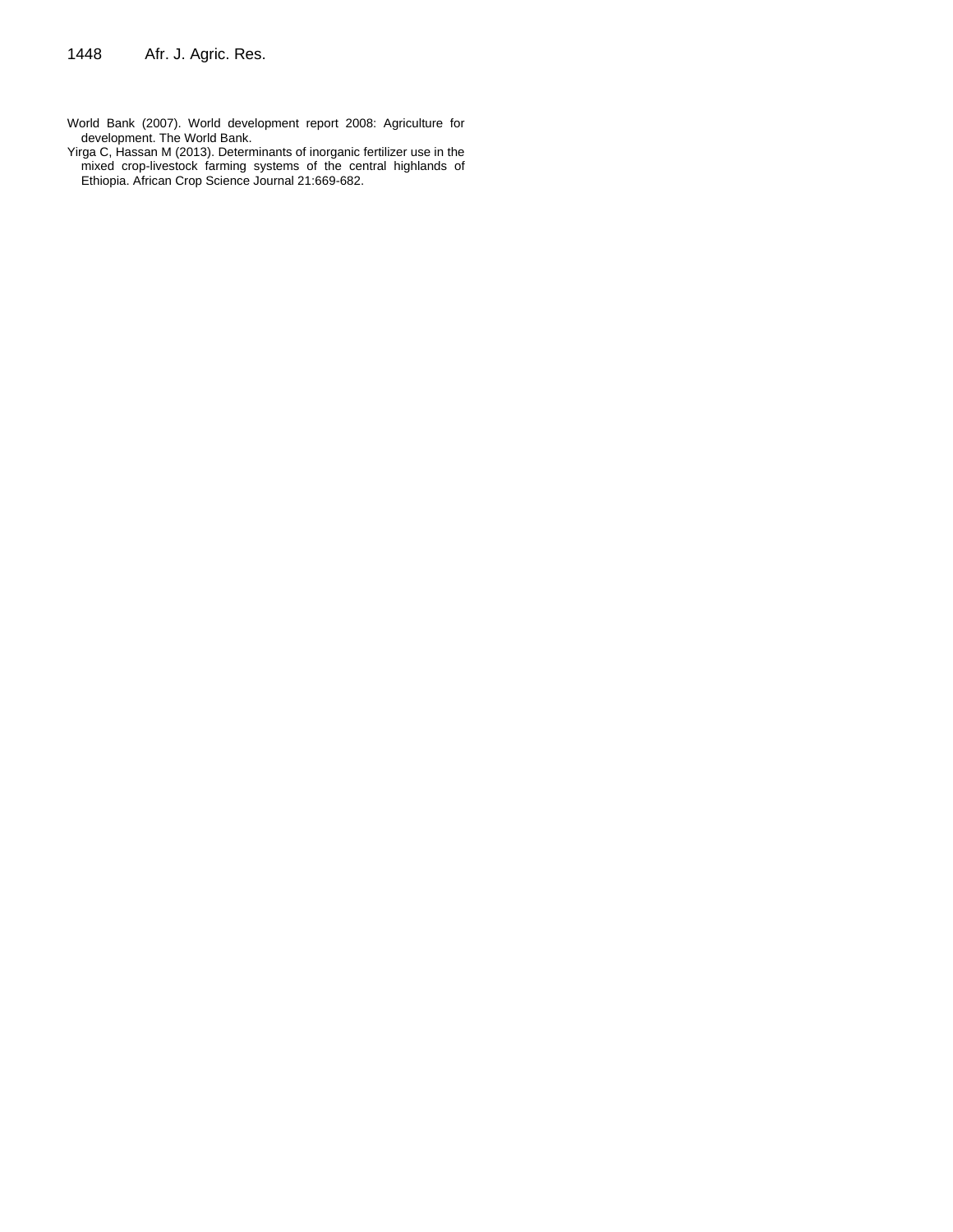#### **ANNEXES,**

**Table 1.** Physicochemical properties and Nutrient Status of soil characteristics in different part of southern Ethiopia.

| Location                                                                           | Soil type                                       | Geology                                                      | <b>AEZ</b>              | Land use type                          | pH-H <sub>2</sub> O | <b>EC</b><br>ms/cm) | Exch.K<br>(me/100g) | N%   | OC%  | Ava.P<br>(ppm) | CEC(meg/<br>100 g soil) | Zn<br>(ppm) | Fe<br>(ppm) | Mn<br>(ppm) | Cu<br>(ppm |
|------------------------------------------------------------------------------------|-------------------------------------------------|--------------------------------------------------------------|-------------------------|----------------------------------------|---------------------|---------------------|---------------------|------|------|----------------|-------------------------|-------------|-------------|-------------|------------|
| Huletegna Choroko,<br>Southern Ethiopia,<br>07° 20' 34.5" N and<br>38° 06' 30.0" E | Andic<br>Lixisol(Humic)                         | Ignimbrite                                                   | Sub-<br>moist-<br>tepid | Intensive land use.                    | 8.24                | 0.08                | 0.7                 | 0.26 | 0.5  | 13.53          | 37.5                    | 0.71        | 69.1        | 63.4        | 0.16       |
| Kontela, Southern<br>Ethiopia, 07° 58' 09.7<br>"N and 38° 43' 09.9" E              | Calcisols Luvisols<br>calcisols(Siltic)         | Rhyolitic<br>volcanic                                        | Sub-<br>moist<br>tepid  | Mixed agriculture                      | 7.94                | 0.58                | 0.98                | 0.45 | 3.5  | 13.29          | 36.4                    | 15          | 27          | 35.6        | 0.41       |
| Yerim, Southern<br>Ethiopia, N 07° 42"<br>04' and E 37° 58" 06'                    | <b>Chomic Luvisols</b>                          | Rhyolites,<br>Trachytes,<br>rhyolites and<br>tracytic tuffs  | Sub-<br>moist<br>tepid  | Mixed cropping,<br>intensive land use. | 5.8                 | 0.05                | 0.56                | 0.21 | 1.64 | 26.9           | 32.6                    | 6.06        | 60.77       | 64.41       | 0.98       |
| Adazer Abicho,<br>Southern Ethiopia, N<br>07° 53" 42' and E 38°<br>05" 31          | Chomic Luvisols                                 | Rhyolites,<br>Trachytes,<br>rhyolites and<br>tracytic tuffs  | Moist-<br>cool          | Mixed cropping,<br>intensive land use  | 4.85                | 0.06                | 0.61                | 0.22 | 2.09 | 25             | 31.5                    | 16.9        | 95.3        | 74.4        | 1.8        |
| Kocho, Southern<br>Ethiopia. N 06° 55"<br>54' and E 38° 33" 01'                    | Chomic Luvisols                                 | Rhyolites,<br>Trachytes,<br>rhyolites and<br>tracytic tuffs. | Sub-<br>moist-<br>tepid | Mixed cropping,<br>intensive land use  | 6.38                | 0.13                | 1.65                | 0.19 | 1.79 | 33.7           | 33.6                    | 24.9        | 70.6        | 69.8        | 1.39       |
| Adazer<br>Sebel, Southern<br>Ethiopia, N 07° 52"<br>33' and E 38° 03" 49'          | Chomic<br>Luvisols, Haplic<br>Luvisols          | Rhyolites,<br>Trachytes,<br>rhyolites and<br>tracytic tuffs  | Moist-<br>cool          | Mixed cropping,<br>intensive land use  | 5.1                 | 0.045               | 1.2                 | 0.22 | 2.1  | 25.1           | 34.5                    | 9.6         | 102         | 75.6        | 1.9        |
| Sintaro, Southern<br>Ethiopia, N 06° 56"<br>07' and E 38° 32" 42'                  | Chromic<br>Cambisols.<br>Orthoeutric<br>Nitisol | Rhyolites,<br>Trachytes,<br>rhyolites and<br>tracytic tuffs. | Sub-<br>moist-<br>tepid | Mixed cropping,<br>intensive land use  | 5.3                 | 0.05                | 0.56                | 0.19 | 2.2  | 31.7           | 36.8                    | 15.4        | 76.9        | 55.6        | 0.78       |
| Moche, Southern<br>Ethiopia, N 08° 02"<br>59' and E 38° 00" 50'                    | <b>Chromic Luvisols</b>                         | Rhyolites,<br>Trachytes,<br>rhyolites and<br>tracytic tuffs  | Sub-<br>moist<br>tepid  | Mixed agriculture<br>Enset and maize   | 4.48                | 0.04                | 0.47                | 0.28 | 3.8  | 15.7           | 32.8                    | 4.2         | 76.6        | 83.47       | 2.15       |
| Yeferzeye, Southern<br>Ethiopia. N 08° 08" 41'<br>and E 37° 55" 41'                | Chromic Luvisols                                | Rhyolites,<br>Trachytes,<br>rhyolites and<br>tracytic tuffs  | Sub-<br>moist<br>tepid  | Mixed agriculture                      | 5.2                 | 0.12                | 0.56                | 0.19 | 1.71 | 22.8           | 36.9                    | 4.47        | 63.07       | 78.76       | 0.65       |
| Kunber, Southern<br>Ethiopia, N 07° 57" 55'<br>and E 37° 52" 53'                   | <b>Chromic Luvisols</b>                         | Rhyolites,<br>Trachytes,<br>rhyolites and<br>tracytic        | Sub-<br>moist<br>tepid  | Mixed cropping, Teff<br>is dominant    | 5.6                 | 0.03                | 0.82                | 0.34 | 3.85 | 41             | 30.7                    | 16.3        | 74.76       | 32          | 1.1        |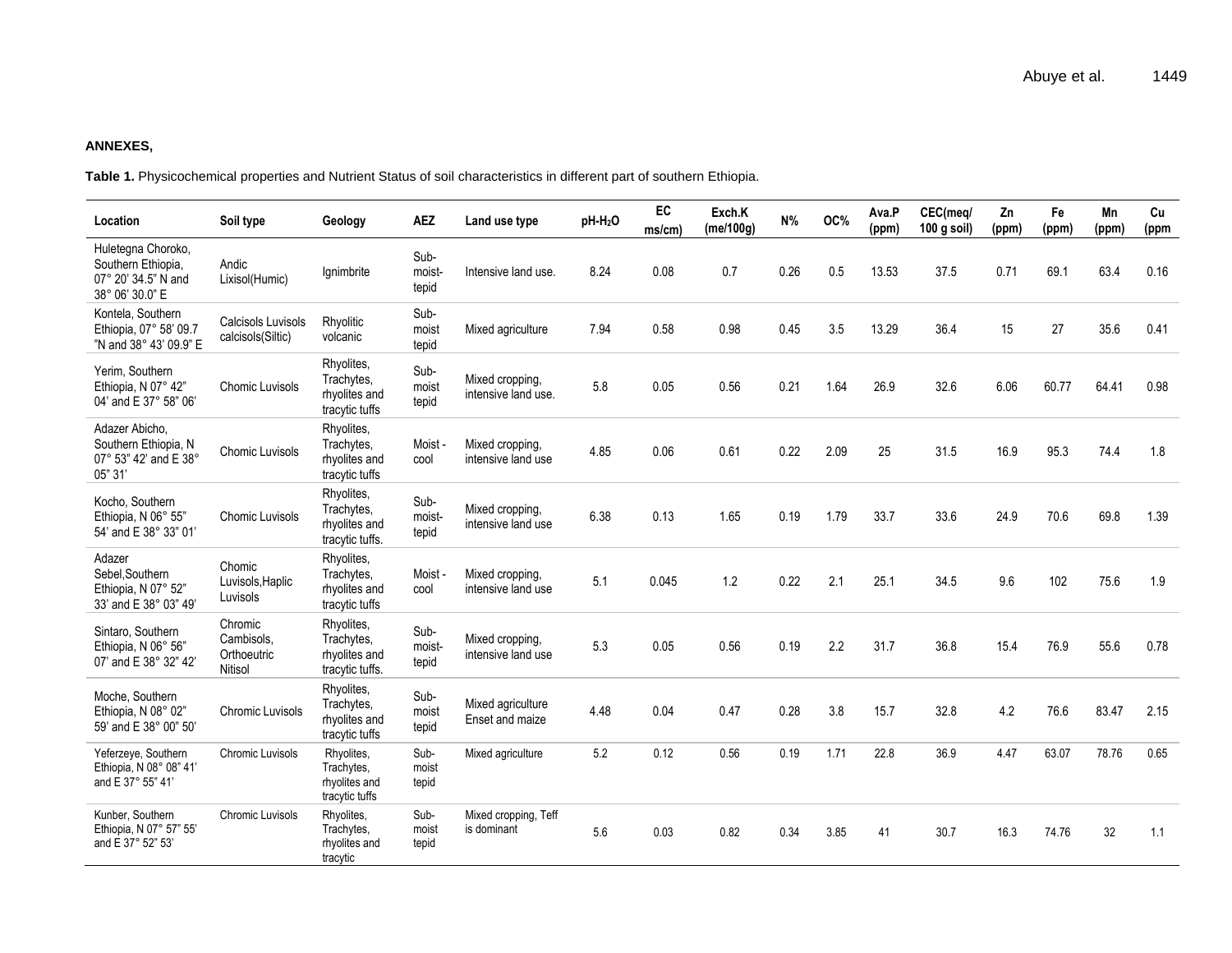# **Table 1.** Contd.

| Agata, Southern Ethiopia                                                        | Chromic Luvisols                                    | Volcanic(Basalt<br>s and tuffs)                                               | Sub-moist<br>tepid and<br>moist-<br>cool | Mixed<br>Agriculture                     | 5.94 | 0.01 | 0.36    | 0.28 | 3.42 | 33    | 29.5  | 1.96  | 71.89 | 43.12 | 1.48 |
|---------------------------------------------------------------------------------|-----------------------------------------------------|-------------------------------------------------------------------------------|------------------------------------------|------------------------------------------|------|------|---------|------|------|-------|-------|-------|-------|-------|------|
| Gomosha, Southern<br>Ethiopia                                                   | Chromic Luvisols                                    | Volcanic(Basalt<br>s and tuffs)                                               | Sub-moist<br>tepid and<br>moist-<br>cool | Mixed<br>Agriculture                     | 5    | 0.05 | 0.45    | 0.22 | 2.4  | 22.7  | 34.3  | 14    | 103.1 | 80.1  | 3.2  |
| Basura, Southern Ethiopia                                                       | <b>Chromic Luvisols</b>                             | Volcanic<br>(Basaltts and<br>tuffs)                                           | Sub-moist<br>tepid and<br>moist-<br>cool | Agro -forestry                           | 5.5  | 0.5  | 0.35    | 0.45 | 3    | 37.9  | 34.3  | 23.1  | 109.7 | 79.3  | 3.44 |
| Illalcha, Southern Ethiopia                                                     | <b>Chromic Luvisols</b>                             | Volcanic<br>(Basaltts and<br>tuffs)                                           | Sub-moist<br>tepid and<br>moist-<br>cool | Intensive land<br>use                    | 4.8  | 0.16 | 0.42    | 0.4  | 4.1  | 21.5  | 36.43 | 9.5   | 78.5  | 77.8  | 1.71 |
| Wordenen, Southern<br>Ethiopia. N 08° 09" 37' and<br>E 37° 46"33'               | Chromic Rohdic<br>Luvisols, Hypereutric<br>vertisol | Magdala group,<br>Rhyolites,<br>Trachytes,<br>rhyolites and<br>tracytic tuffs | Sub-moist<br>tepid                       | Mixed<br>agriculture                     | 6.51 | 0.1  | 2.01    | 0.31 | 3.7  | 23.8  | 29.6  | 23.61 | 75.64 | 79.83 | 2.01 |
| Kindo Koye, Southern<br>Ethiopia, 6° 52.82' E and<br>37° 52.42'                 | <b>Eutric Nitosols</b>                              | Volcanic(Basalt<br>s and tuffs)                                               | Sub-<br>moist<br>tepid                   | Mixed<br>agriculture                     | 6.05 | 0.12 | 2.09    | 0.16 | 1.9  | 14.6  | 24.8  | 12.4  | 65.3  | 61    | 0.19 |
| Taba, Southern Ethiopia,<br>07° 00' 49.9" N and 037°<br>53' 57.6" E             | Hapilic Lixisols<br>(Siltic).                       | ignimbrite                                                                    | Sub-<br>moist<br>tepid                   | Intensive land<br>use.                   | 6.5  | 0.07 | $0.9\,$ | 0.35 | 3.9  | 11.2  | 31.5  | 10.7  | 46    | 62.3  | 0.17 |
| Tenkaka Umbolu,<br>Southern Ethiopia, 07° 01'<br>19.9" N and 38° 20' 23.6"<br>Е | <b>Haplic Calcisols</b><br>(Humic).                 | Rhyolitic<br>volcanic                                                         | Sub-<br>moist<br>tepid                   | Intensive land<br>use.                   | 6.7  | 0.3  | 1.9     | 0.41 | 4.1  | 12.98 | 37.5  | 12.04 | 28    | 54    | 0.28 |
| Guguma, Southern<br>Ethiopia, N 06° 59" 21' and<br>E 38° 42" 32'                | Haplic Luvisols                                     | Rhyolites,<br>Trachytes,<br>rhyolites and<br>tracytic tuffs                   | Sub-moist<br>Tepid                       | Mixed cropping,<br>intensive land<br>use | 5.7  | 0.09 | 1.4     | 0.23 | 3.1  | 39.3  | 29.5  | 23.4  | 85.2  | 54.6  | 1.5  |
| Jole Andegna, Southern<br>Ethiopia, 08° 12' 25.9 N<br>and 38° 27' 33.2" E       | Haplic Luvisols                                     | Volcanic(Basalt<br>s and tuffs)                                               | Sub-<br>moist<br>tepid                   | Mixed<br>agriculture                     | 7.61 | 0.11 | 0.5     | 2.86 | 0.36 | 13.69 | 33.6  | 9.1   | 79.1  | 61.3  | 0.9  |
| Angacha, Southern<br>Ethiopia, 7° 03' N and 38°<br>29' E                        | Haplic Luvisols                                     | Volcanic(Basalt<br>s and tuffs)                                               | Sub-<br>moist-<br>tepid                  | Mixed cropping,<br>Teff is dominant      | 6    | 0.09 | 0.84    | 1.6  | 0.26 | 21.5  | 34.5  | 12.3  | 72.4  | 36    | 1.6  |
| Ewan, Southern Ethiopia,<br>N 08° 13" 43' and E 37°<br>48"45'                   | <b>Hypereutric Vertisols</b>                        | Magdala group,<br>Rhyolites,<br>Trachytes,<br>rhyolites and<br>tracytic tuffs | Sub-moist<br>tepid                       | Intensive land<br>use.                   | 6.28 | 0.14 | 0.56    | 0.11 | 1.07 | 32.1  | 47.5  | 4.01  | 49.72 | 63.52 | 1.92 |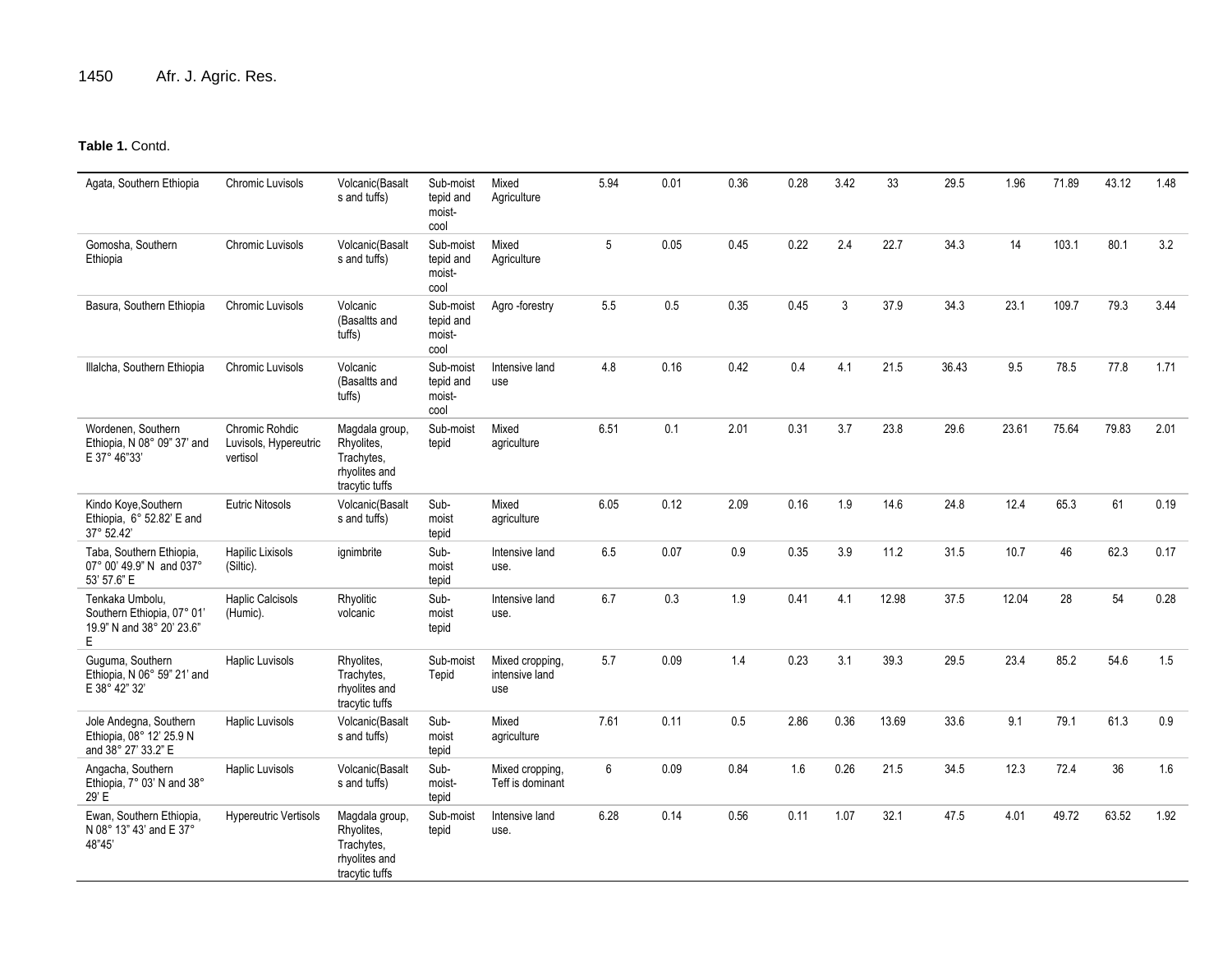**Table 1.** Contd.

| Kembata Tambaro 4<br>Woreda Southern Ethiopia)<br>7.12° to 7.42°N and 37.44°<br>to 38°E | Luvisosls, Nitosols<br>and Cambiosols | Rhyolites,<br>Trachytes,<br>rhyolites and<br>tracytic                          | Moist<br>tepid and<br>Sub-<br>humid-<br>cold | Mixed<br>agriculture                         | 6.55 | 0.13  | 2.3  | 0.51 | 3.6  | 26.7 | 32.4 | 21.3  | 73    | 71.5  | 1.03 |
|-----------------------------------------------------------------------------------------|---------------------------------------|--------------------------------------------------------------------------------|----------------------------------------------|----------------------------------------------|------|-------|------|------|------|------|------|-------|-------|-------|------|
| Hagere Selam, Southern<br>Ethiopia, 6° 9' N and 35°<br>3' E                             | Luvisosols                            | Rhyolites,<br>Trachytes,<br>rhyolites and<br>tracytic tuffs.                   | Moist -<br>cool                              | Mixed<br>agriculture                         | 4.7  | 0.12  | 1.9  | 0.31 | 2.7  | 11.2 | 34.6 | 22.3  | 71.3  | 70.6  | 2.3  |
| Kereda, Southern Ethiopia,<br>N 08° 02" 56' and E 37°<br>45" 49                         | Mesotric vertisols                    | Rhyolites,<br>Trachytes, and<br>Tuffs.                                         | Sub-moist<br>tepid and<br>moist-<br>cool     | Mixed<br>cropping, Teff<br>is dominant       | 6.02 | 0.1   | 0.94 | 0.25 | 2.1  | 24.4 | 32.9 | 26.54 | 84.66 | 68.09 | 1.83 |
| Emejar, Southern Ethiopia,<br>N 07° 43" 20' and E 38°<br>00" 06'                        | Mesotrophic<br>Vertisols              | Magdala group,<br>Rhyolites,<br>Trachytes,<br>rhyolites and<br>tracytic tuffs. | Sub-moist<br>tepid                           | Mixed<br>cropping,<br>intensive land<br>use. | 5.42 | 0.07  | 0.34 | 0.21 | 2.56 | 28.2 | 32.9 | 9.07  | 72.24 | 73.4  | 2.34 |
| Dero, Southern Ethiopia<br>(SE)                                                         | Nitic Luvisols                        | Volcanic<br>(Basaltts and<br>tuffs)                                            | Sub-moist<br>tepid                           | Agro-forestry                                | 5.6  | 0.75  | 0.91 | 0.45 | 2.6  | 34.8 | 32.5 | 16.1  | 55.6  | 69.2  | 1.8  |
| Chencha , Southern<br>Ethiopia, 6° 13' N and 37°<br>6'E                                 | Nitosols and<br>Cambiosls             | Volcanic(Basalt<br>s and tuffs)                                                | Moist-<br>cool and<br>Sub-<br>humid<br>cold  | Mixed<br>agriculture                         | 4.8  | 0.1   | 1.2  | 0.31 | 2.4  | 13.5 | 32.8 | 18.2  | 72.2  | 73.2  | 2.02 |
| Fitoketemena, Southern<br>Ethiopia, N 06° 55" 26' and<br>E 38° 36" 21'                  | Orthoeutric Nitisol                   | Rhyolites,<br>Trachytes,<br>rhyolites and<br>tracytic tuffs.                   | Sub-<br>moist-<br>tepid                      | Mixed<br>cropping,<br>intensive land<br>use  | 5.4  | 0.045 | 0.36 | 2.3  | 2.8  | 24.3 | 31.5 | 29.2  | 84.9  | 64.1  | 0.45 |